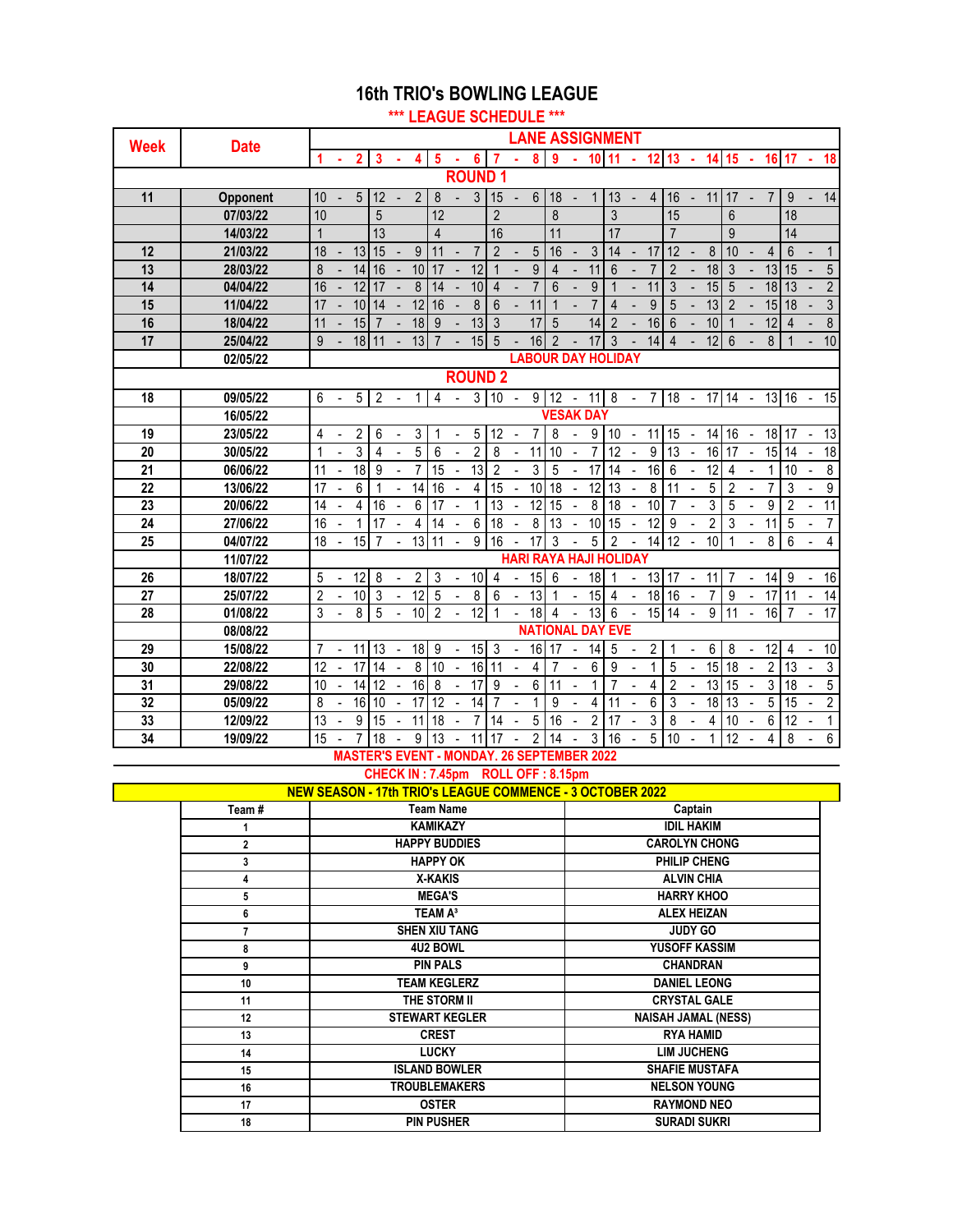|                | <b>WEEK17</b>            |                     |                       | <b>TEAM STANDING OVERALL</b> |                       |                     |                | 25-Apr-22 |                         |
|----------------|--------------------------|---------------------|-----------------------|------------------------------|-----------------------|---------------------|----------------|-----------|-------------------------|
|                |                          | <b>Current</b>      | <b>Current</b>        | <b>WEEK17</b>                | <b>Previous</b>       | <b>Previous</b>     | <b>Current</b> |           | <b>This Week Points</b> |
| Pos            | <b>Team Name</b>         | <b>Total Points</b> | <b>Total Pinfalls</b> | <b>Pinfalls</b>              | <b>Total Pinfalls</b> | <b>Total Points</b> | <b>Wk Won</b>  | Won       | Lost                    |
| $\mathbf{1}$   | KAMIKAZY #1              | 233.5               | 40467                 | 2353                         | 38114                 | 214.5               | 19             | 19        | $\mathbf 1$             |
| $\overline{2}$ | <b>HAPPY BUDDIES #2</b>  | 219                 | 40058                 | 2036                         | 38022                 | 210                 | 9              | 9         | 11                      |
| 3              | <b>ISLAND BOWLER #15</b> | 213                 | 40095                 | 2033                         | 38062                 | 206                 | $\overline{7}$ | 7         | 13                      |
| 4              | CREST #13                | 211.5               | 40917                 | 2532                         | 38385                 | 192.5               | 19             | 19        | 1                       |
| 5              | <b>LUCKY #14</b>         | 189                 | 37962                 | 2266                         | 35696                 | 177                 | 12             | 12        | 8                       |
| 6              | 4U2 BOWL #8              | 179.5               | 39295                 | 2274                         | 37021                 | 165                 | 14.5           | 14.5      | 5.5                     |
| $\overline{7}$ | TROUBLEMAKERS #16        | 175                 | 38208                 | 2159                         | 36049                 | 162                 | 13             | 13        | $\overline{7}$          |
| 8              | PIN PUSHER #18           | 172                 | 38987                 | 2453                         | 36534                 | 163                 | 9              | 9         | 11                      |
| 9              | SHEN XIU TANG #7         | 168                 | 37929                 | 2177                         | 35752                 | 155                 | 13             | 13        | $\overline{7}$          |
| 10             | TEAM KEGLERZ #10         | 167                 | 38409                 | 2131                         | 36278                 | 166                 | 1              | 1         | 19                      |
| 11             | PIN PALS #9              | 162.5               | 38138                 | 2531                         | 35607                 | 151.5               | 11             | 11        | 9                       |
| 12             | STEWART KEGLER #12       | 159                 | 37970                 | 2193                         | 35777                 | 152.5               | 6.5            | 6.5       | 13.5                    |
| 13             | OSTER #17                | 153                 | 37538                 | 2057                         | 35481                 | 142                 | 11             | 11        | 9                       |
| 14             | MEGA'S #5                | 151.5               | 37493                 | 2115                         | 35378                 | 144.5               | 7              | 7         | 13                      |
| 15             | HAPPY OK #3              | 151.5               | 37388                 | 2146                         | 35242                 | 143.5               | 8              | 8         | 12                      |
| 16             | X-KAKIS#4                | 134                 | 36994                 | 2254                         | 34740                 | 120.5               | 13.5           | 13.5      | 6.5                     |
| 17             | TEAM $A^3$ #6            | 131                 | 36553                 | 2091                         | 34462                 | 125.5               | 5.5            | 5.5       | 14.5                    |
| 18             | THE STORM II #11         | 90                  | 34433                 | 1816                         | 32617                 | 89                  | $\mathbf{1}$   | 1         | 19                      |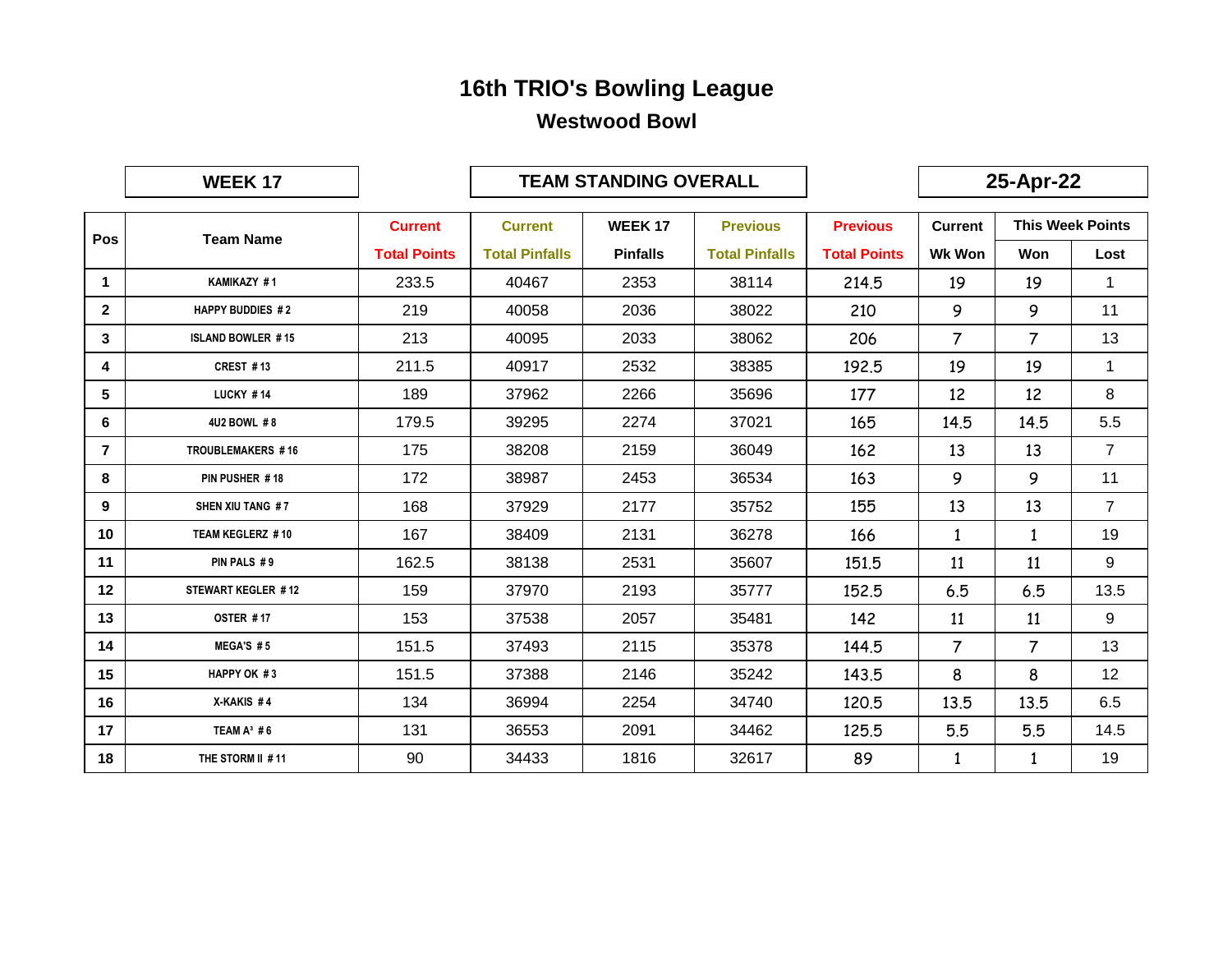|         | PIN PALS #9     |            |       |                |                |                |     |       |          |             |     |             |                                                    |     |          | 25-Apr-22 |          |                   |
|---------|-----------------|------------|-------|----------------|----------------|----------------|-----|-------|----------|-------------|-----|-------------|----------------------------------------------------|-----|----------|-----------|----------|-------------------|
| Lane No | Bowler's Name   | <b>SEX</b> | H'cap | G <sub>1</sub> | G <sub>2</sub> | G <sub>3</sub> | G4  | Total | H'cap G1 |             |     |             | Point H'cap G2 Point H'cap G3 Point H'cap G4 Point |     |          | Total     |          | Point Total Point |
|         | <b>SUSAN NG</b> | F          | 17    | 184            | 180            | 199            | 157 | 720   | 201      | $\Omega$    | 197 |             | 216                                                | 174 | $\Omega$ | 788       |          | 3                 |
| 5       | <b>NAWI</b>     | м          | 13    | 163            | 211            | 174            | 185 | 733   | 176      | $\Omega$    | 224 | $\mathbf 0$ | 187                                                | 198 | $\Omega$ | 785       | $\Omega$ | $\Omega$          |
|         | <b>SATHIA</b>   | M          | 12    | 197            | 233            | 255            | 225 | 910   | 209      | $\mathbf 0$ | 245 |             | 267                                                | 237 |          | 958       |          |                   |
|         | Scratch Total   |            |       | 544            | 624            | 628            | 567 | 2363  |          |             |     |             |                                                    |     |          |           |          |                   |
|         | Handicap        |            |       | 42             | 42             | 42             | 42  | 168   |          |             |     |             |                                                    |     |          |           |          |                   |
|         | Total           |            |       | 586            | 666            | 670            | 609 | 2531  | 586      | $\Omega$    | 666 |             | 670                                                | 609 |          | 2531      |          | 11                |
|         |                 |            |       |                |                |                |     |       |          |             |     |             |                                                    |     |          |           |          |                   |

| Point Won         | 11 |
|-------------------|----|
| <b>Point Lost</b> |    |

**PIN PUSHER # 18**

| Lane No | Bowler's Name     | <b>SEX</b> | H'cap | G <sub>1</sub> | G <sub>2</sub> | G <sub>3</sub> | G <sub>4</sub>   | Total |     |     |          |     |                | H'cap G1 Point H'cap G2 Point H'cap G3 Point H'cap G4 Point |   | Total |          | Point Total Point |
|---------|-------------------|------------|-------|----------------|----------------|----------------|------------------|-------|-----|-----|----------|-----|----------------|-------------------------------------------------------------|---|-------|----------|-------------------|
|         | <b>HAIZUL</b>     | М          | 18    | 189            | 175            | 172            | 172 <sub>1</sub> | 708   | 207 | 193 | $\Omega$ | 190 | $\mathbf{0}$   | 190                                                         |   | 780   | $\Omega$ | $\sim$            |
| 6       | <b>ERWAN</b>      | М          | 8     | 257            | 239            | 183            | 213              | 892   | 265 | 247 |          | 191 |                | 221                                                         |   | 924   |          | 5                 |
|         | <b>MUHD HALIM</b> | М          | 3     | 211            | 152            | 182            | 192 <sub>1</sub> | 737   | 214 | 155 | $\Omega$ | 185 | $\overline{0}$ | 195                                                         | n | 749   |          |                   |
|         | Scratch Total     |            |       | 657            | 566            | 537            | 577              | 2337  |     |     |          |     |                |                                                             |   |       |          |                   |
|         | Handicap          |            |       | 29             | 29             | 29             | 29               | 116   |     |     |          |     |                |                                                             |   |       |          |                   |
|         | Total             |            |       | 686            | 595            | 566            | 606              | 2453  | 686 | 595 | $\Omega$ | 566 |                | 606                                                         |   | 2453  |          | 9                 |

| Point Won         |    |
|-------------------|----|
| <b>Point Lost</b> | 11 |

#### **THE STORM II # 11**

| Lane No | Bowler's Name  | <b>SEX</b> | H'cap       | G <sub>1</sub> | G <sub>2</sub> | G <sub>3</sub> | G <sub>4</sub> | Total |     |          |     |              |     |             | H'cap G1   Point   H'cap G2   Point   H'cap G3   Point   H'cap G4   Point |          | Total |          | Point Total Point |
|---------|----------------|------------|-------------|----------------|----------------|----------------|----------------|-------|-----|----------|-----|--------------|-----|-------------|---------------------------------------------------------------------------|----------|-------|----------|-------------------|
|         | <b>KHAIR</b>   | M          | $\mathbf 0$ | 137            | 117            | 130            | 135            | 519   | 137 | $\Omega$ | 117 | $\Omega$     | 130 | $\mathbf 0$ | 135                                                                       | $\Omega$ | 519   | 0        | $\Omega$          |
|         | <b>SUFIANS</b> | м          | 25          | 85             | 130            | 123            | 103            | 441   | 110 | $\Omega$ | 155 | $\mathbf{0}$ | 148 | $\mathbf 0$ | 128                                                                       | $\Omega$ | 541   | 0        | $\Omega$          |
|         | <b>ALBERT</b>  | M          | 20          | 141            | 169            | 189            | 177            | 676   | 161 | $\Omega$ | 189 | $\Omega$     | 209 |             | 197                                                                       | $\Omega$ | 756   | $\Omega$ |                   |
|         | Scratch Total  |            |             | 363            | 416            | 442            | 415            | 1636  |     |          |     |              |     |             |                                                                           |          |       |          |                   |
|         | Handicap       |            |             | 45             | 45             | 45             | 45             | 180   |     |          |     |              |     |             |                                                                           |          |       |          |                   |
|         | Total          |            |             | 408            | 461            | 487            | 460            | 1816  | 408 | $\Omega$ | 461 | $\Omega$     | 487 | $\mathbf 0$ | 460                                                                       | $\Omega$ | 1816  | $\Omega$ |                   |

| <b>Point Won</b>  |    |
|-------------------|----|
| <b>Point Lost</b> | 19 |

**CREST # 13**

| Lane No | Bowler's Name    | <b>SEX</b> | H'cap | G <sub>1</sub> | G <sub>2</sub> | G <sub>3</sub>   | G <sub>4</sub> | Total | H'cap G1   Point   H'cap G2   Point   H'cap G3   Point   H'cap G4   Point |     |     |   |     | Total | Point Total Point |
|---------|------------------|------------|-------|----------------|----------------|------------------|----------------|-------|---------------------------------------------------------------------------|-----|-----|---|-----|-------|-------------------|
|         | <b>OSMAN TIK</b> | М          | 9     | 236            | 214            | 278              | 215            | 943   | 245                                                                       | 223 | 287 |   | 224 | 979   | 5                 |
| 8       | <b>HAMID</b>     | М          | 5     | 157            | 170            | 191              | 157            | 675   | 162                                                                       | 175 | 196 |   | 162 | 695   | 5                 |
|         | <b>KAI XIANG</b> | м          | 0     | 225            | 225            | 173 <sub>1</sub> | 235            | 858   | 225                                                                       | 225 | 173 | 0 | 235 | 858   | 4                 |
|         | Scratch Total    |            |       | 618            | 609            | 642              | 607            | 2476  |                                                                           |     |     |   |     |       |                   |
|         | Handicap         |            |       | 14             | 14             | 14               | 14             | 56    |                                                                           |     |     |   |     |       |                   |
|         | Total            |            |       | 632            | 623            | 656              | 621            | 2532  | 632                                                                       | 623 | 656 |   | 621 | 2532  | 19                |

| Point Won         | 19 |
|-------------------|----|
| <b>Point Lost</b> |    |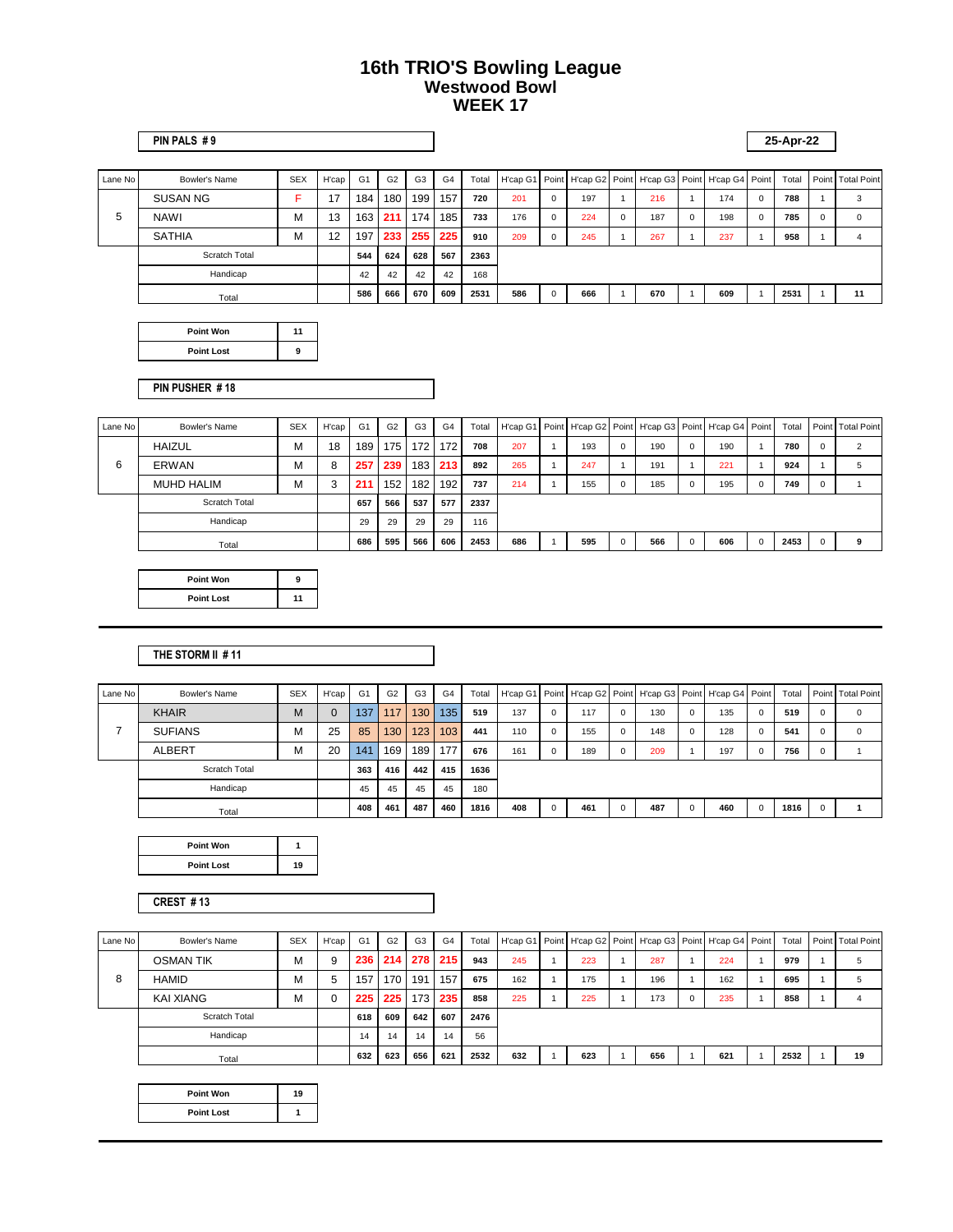#### **SHEN XIU TANG # 7**

| Lane No | Bowler's Name        | <b>SEX</b> | H'cap | G <sub>1</sub> | G <sub>2</sub> | G <sub>3</sub> |     | Total |     |          |     |     | H'cap G1   Point   H'cap G2   Point   H'cap G3   Point   H'cap G4   Point |          | Total |          | Point Total Point |
|---------|----------------------|------------|-------|----------------|----------------|----------------|-----|-------|-----|----------|-----|-----|---------------------------------------------------------------------------|----------|-------|----------|-------------------|
|         | <b>RAYMOND GOH</b>   | М          | 13    | 139            | 165            | 146            | 154 | 604   | 152 | $\Omega$ | 178 | 159 | 167                                                                       | $\Omega$ | 656   |          | 3                 |
| 9       | STANLEY TAN          | м          | 9     | 177            | 190            | 178            | 171 | 716   | 186 |          | 199 | 187 | 180                                                                       | $\Omega$ | 752   | $\Omega$ | $\mathcal{D}$     |
|         | <b>BERNARD SEE</b>   | М          | 6     | 209            | 188            | 189            | 159 | 745   | 215 |          | 194 | 195 | 165                                                                       | $\Omega$ | 769   |          | 4                 |
|         | <b>Scratch Total</b> |            |       | 525            | 543            | 513            | 484 | 2065  |     |          |     |     |                                                                           |          |       |          |                   |
|         | Handicap             |            |       | 28             | 28             | 28             | 28  | 112   |     |          |     |     |                                                                           |          |       |          |                   |
|         | Total                |            |       | 553            | 571            | 541            | 512 | 2177  | 553 |          | 571 | 541 | 512                                                                       | $\Omega$ | 2177  |          | 13                |

| Point Won         | 13 |
|-------------------|----|
| <b>Point Lost</b> |    |

#### **ISLAND BOWLER # 15**

| Lane No | Bowler's Name  | <b>SEX</b> | H'cap | G1  | G <sub>2</sub> | G <sub>3</sub> | G <sub>4</sub> | Total | H'cap G1   Point   H'cap G2   Point   H'cap G3   Point   H'cap G4   Point |          |     |     |            |     | Total | Point Total Point |
|---------|----------------|------------|-------|-----|----------------|----------------|----------------|-------|---------------------------------------------------------------------------|----------|-----|-----|------------|-----|-------|-------------------|
|         | <b>HASHIM</b>  | м          | 8     | 145 | 158            | 116            | 176            | 595   | 153                                                                       |          | 166 | 124 | $^{\circ}$ | 184 | 627   | $\Omega$          |
| 10      | CHAI KOK CHENG | М          | 4     | 180 | 165            | 222            | 187            | 754   | 184                                                                       | $\Omega$ | 169 | 226 |            | 191 | 770   | $\sim$            |
|         | <b>SHAFIE</b>  | М          | 0     | 148 | 169            | 138            | 181            | 636   | 148                                                                       | $\Omega$ | 169 | 138 | $^{\circ}$ | 181 | 636   |                   |
|         | Scratch Total  |            |       | 473 | 492            | 476            | 544            | 1985  |                                                                           |          |     |     |            |     |       |                   |
|         | Handicap       |            |       | 12  | 12             | 12             | 12             | 48    |                                                                           |          |     |     |            |     |       |                   |
|         | Total          |            |       | 485 | 504            | 488            | 556            | 2033  | 485                                                                       | $\Omega$ | 504 | 488 | $\Omega$   | 556 | 2033  |                   |

| Point Won         |    |
|-------------------|----|
| <b>Point Lost</b> | 13 |

#### **MEGA'S # 5**

| Lane No | Bowler's Name      | <b>SEX</b> | H'cap | G <sub>1</sub> | G <sub>2</sub> | G <sub>3</sub> | G <sub>4</sub>   | Total |     | H'cap G1   Point   H'cap G2   Point   H'cap G3   Point   H'cap G4   Point |             |     |     |          | Total |          | Point Total Point |
|---------|--------------------|------------|-------|----------------|----------------|----------------|------------------|-------|-----|---------------------------------------------------------------------------|-------------|-----|-----|----------|-------|----------|-------------------|
|         | <b>RICKIE LEE</b>  | м          | 17    | 156            | 168            | 138            | 136 <sup>°</sup> | 598   | 173 | 185                                                                       | $\mathbf 0$ | 155 | 153 | $\Omega$ | 666   | $\Omega$ | 0                 |
| 11      | <b>WILLIAM TAY</b> | м          | 11    | 187            | 161            | 192            | 174              | 714   | 198 | 172                                                                       |             | 203 | 185 | $\Omega$ | 758   |          | 4                 |
|         | <b>HARRY KHOO</b>  | м          | 10    | 155            | 144            | 198            | 154              | 651   | 165 | 154                                                                       | $\Omega$    | 208 | 164 |          | 691   | $\Omega$ | $\sim$            |
|         | Scratch Total      |            |       | 498            | 473            | 528            | 464              | 1963  |     |                                                                           |             |     |     |          |       |          |                   |
|         | Handicap           |            |       | 38             | 38             | 38             | 38               | 152   |     |                                                                           |             |     |     |          |       |          |                   |
|         | Total              |            |       | 536            | 511            | 566            | 502              | 2115  | 536 | 511                                                                       | $\Omega$    | 566 | 502 | $\Omega$ | 2115  | $\Omega$ |                   |

| <b>Point Won</b>  |    |
|-------------------|----|
| <b>Point Lost</b> | 13 |

#### **TROUBLEMAKERS # 16**

| Lane No | Bowler's Name | <b>SEX</b> | H'cap | G <sub>1</sub>   | G <sub>2</sub> | G <sub>3</sub> | G <sub>4</sub> | Total |     |          |     |          | H'cap G1   Point   H'cap G2   Point   H'cap G3   Point   H'cap G4   Point |             |     | Total |          | Point Total Point |
|---------|---------------|------------|-------|------------------|----------------|----------------|----------------|-------|-----|----------|-----|----------|---------------------------------------------------------------------------|-------------|-----|-------|----------|-------------------|
|         | LEONARD CHEW  | м          | 25    | 196              | 190            | 140            | 136            | 662   | 221 |          | 215 |          | 165                                                                       |             | 161 | 762   |          | 5                 |
| 12      | CHOR G H      | м          | 8     | 167              | 126            | 164            | 180            | 637   | 175 | $\Omega$ | 134 | $\Omega$ | 172                                                                       | $\mathbf 0$ | 188 | 669   | $\Omega$ |                   |
|         | ANDY TAN      | м          |       | 173 <sub>1</sub> | 202            | 190            | 163            | 728   | 173 |          | 202 |          | 190                                                                       | $\mathbf 0$ | 163 | 728   |          | 3                 |
|         | Scratch Total |            |       | 536              | 518            | 494            | 479            | 2027  |     |          |     |          |                                                                           |             |     |       |          |                   |
|         | Handicap      |            |       | 33               | 33             | 33             | 33             | 132   |     |          |     |          |                                                                           |             |     |       |          |                   |
|         | Total         |            |       | 569              | 551            | 527            | 512            | 2159  | 569 |          | 551 |          | 527                                                                       | $\mathbf 0$ | 512 | 2159  |          | 13                |

| Point Won         | 13 |
|-------------------|----|
| <b>Point Lost</b> |    |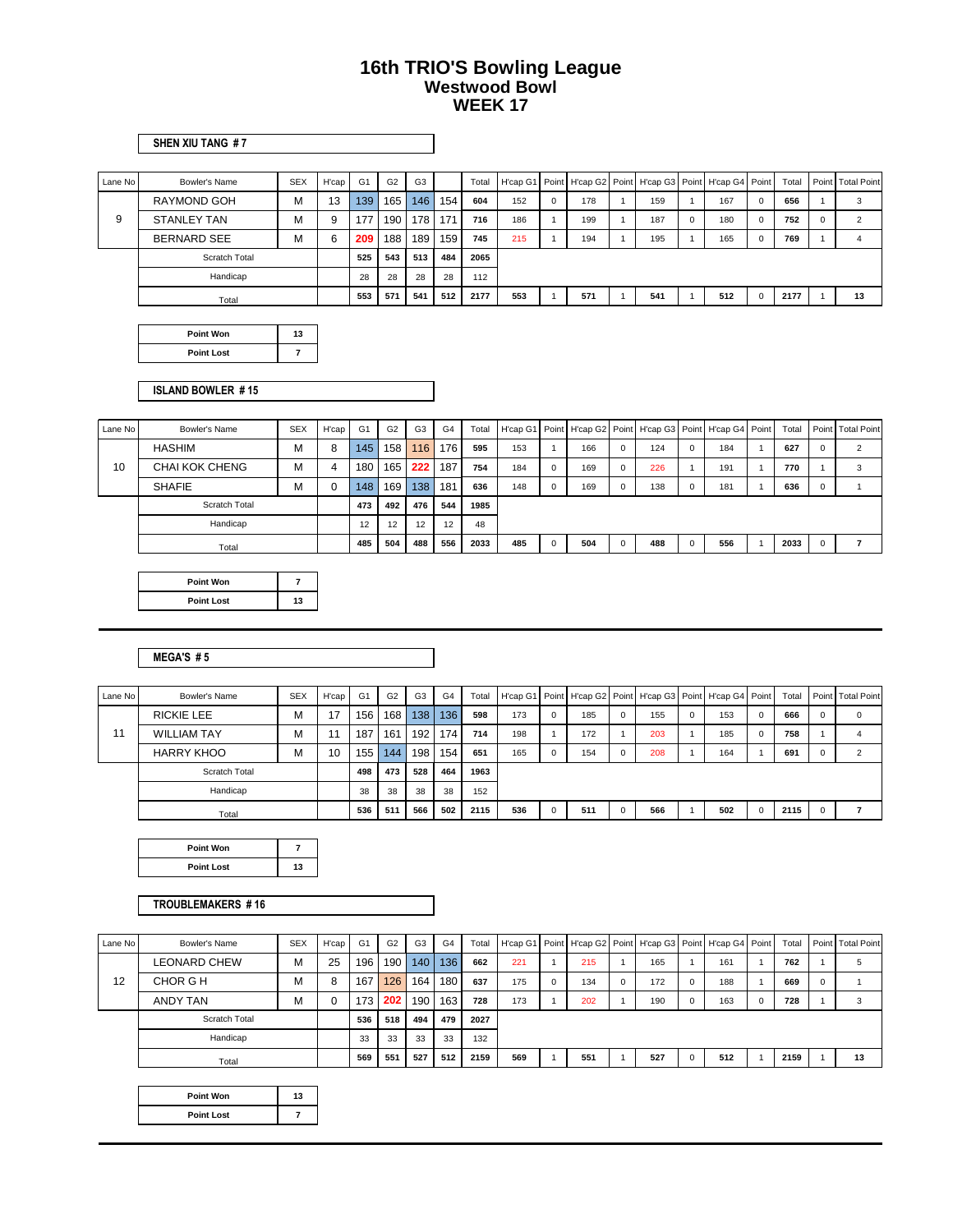#### **HAPPY BUDDIES # 2**

| Lane No | Bowler's Name        | <b>SEX</b> | H'cap | G <sub>1</sub> | G <sub>2</sub> | G <sub>3</sub> | G <sub>4</sub> | Total |     |          |     | H'cap G1   Point   H'cap G2   Point   H'cap G3   Point   H'cap G4   Point |             |     |   | Total | Point Total Point |
|---------|----------------------|------------|-------|----------------|----------------|----------------|----------------|-------|-----|----------|-----|---------------------------------------------------------------------------|-------------|-----|---|-------|-------------------|
|         | <b>ALEX WONG</b>     | м          | 6     | 171            | 191            | 156            | 134            | 652   | 177 | $\Omega$ | 197 | 162                                                                       |             | 140 | 0 | 676   | ◠                 |
| 13      | LIM CHING LAM        | M          | 3     | 194            | 182            | 165            | 184            | 725   | 197 |          | 185 | 168                                                                       | $\Omega$    | 187 |   | 737   | 3                 |
|         | <b>TAN HOCK SENG</b> | M          | 3     | 152            | 187            | 131            | 141            | 611   | 155 |          | 190 | 134                                                                       | $^{\circ}$  | 144 |   | 623   | $\sim$            |
|         | <b>Scratch Total</b> |            |       | 517            | 560            | 452            | 459            | 1988  |     |          |     |                                                                           |             |     |   |       |                   |
|         | Handicap             |            |       | 12             | 12             | 12             | 12             | 48    |     |          |     |                                                                           |             |     |   |       |                   |
|         | Total                |            |       | 529            | 572            | 464            | 471            | 2036  | 529 |          | 572 | 464                                                                       | $\mathbf 0$ | 471 |   | 2036  | 9                 |

| Point Won         |    |
|-------------------|----|
| <b>Point Lost</b> | 11 |

**OSTER # 17**

| Lane No | Bowler's Name    | <b>SEX</b> | H'cap | G <sub>1</sub> | G <sub>2</sub> | G <sub>3</sub> | G <sub>4</sub>   | Total |     |          |     |   |     |          | H'cap G1   Point   H'cap G2   Point   H'cap G3   Point   H'cap G4   Point | Total |          | Point   Total Point |
|---------|------------------|------------|-------|----------------|----------------|----------------|------------------|-------|-----|----------|-----|---|-----|----------|---------------------------------------------------------------------------|-------|----------|---------------------|
|         | <b>DENNY KOH</b> | м          | 13    | 182            | 126            | 148            | 173 <sub>1</sub> | 629   | 195 |          | 139 | 0 | 161 | $\Omega$ | 186                                                                       | 681   |          | 3                   |
| 14      | ANDREW LEE       | M          | 9     | 138            | 170            | 168            | 192 <sub>1</sub> | 668   | 147 | 0        | 179 | 0 | 177 |          | 201                                                                       | 704   | $\Omega$ | $\Omega$            |
|         | RAYMOND NEO      | M          | 8     | 121            | 143            | 184            | 1921             | 640   | 129 | $\Omega$ | 151 | 0 | 192 |          | 200                                                                       | 672   |          | 3                   |
|         | Scratch Total    |            |       | 441            | 439            | 500            | 557              | 1937  |     |          |     |   |     |          |                                                                           |       |          |                     |
|         | Handicap         |            |       | 30             | 30             | 30             | 30               | 120   |     |          |     |   |     |          |                                                                           |       |          |                     |
|         | Total            |            |       | 471            | 469            | 530            | 587              | 2057  | 471 |          | 469 | 0 | 530 |          | 587                                                                       | 2057  |          | 11                  |

| Point Won         |  |
|-------------------|--|
| <b>Point Lost</b> |  |

#### **HAPPY OK # 3**

| Lane No | Bowler's Name     | <b>SEX</b> | H'cap | G <sub>1</sub> | G <sub>2</sub> | G <sub>3</sub> | G <sub>4</sub>   | Total |     |     |          |     | H'cap G1   Point   H'cap G2   Point   H'cap G3   Point   H'cap G4   Point |          | Total |          | Point Total Point |
|---------|-------------------|------------|-------|----------------|----------------|----------------|------------------|-------|-----|-----|----------|-----|---------------------------------------------------------------------------|----------|-------|----------|-------------------|
|         | <b>ALEX TAN</b>   | М          | 11    | 189            | 150            | 202            | 146              | 687   | 200 | 161 | $\Omega$ | 213 | 157                                                                       | $\Omega$ | 731   |          | 3                 |
| 15      | <b>ADRIAN TAN</b> | М          | 8     | 168            | 189            | 184            | 158 <sub>1</sub> | 699   | 176 | 197 |          | 192 | 166                                                                       | $\Omega$ | 731   |          | 3                 |
|         | STEVEN C.C. KANG  | м          | 8     | 186            | 154            | 166            | 146              | 652   | 194 | 162 | $\Omega$ | 174 | 154                                                                       | $\Omega$ | 684   | $\Omega$ |                   |
|         | Scratch Total     |            |       | 543            | 493            | 552            | 450              | 2038  |     |     |          |     |                                                                           |          |       |          |                   |
|         | Handicap          |            |       | 27             | 27             | 27             | 27               | 108   |     |     |          |     |                                                                           |          |       |          |                   |
|         | Total             |            |       | 570            | 520            | 579            | 477              | 2146  | 570 | 520 | $\Omega$ | 579 | 477                                                                       | $\Omega$ | 2146  | $\Omega$ | 8                 |

| Point Won         |    |
|-------------------|----|
| <b>Point Lost</b> | 12 |

**LUCKY # 14**

| Lane No | Bowler's Name      | <b>SEX</b> | H'cap | G <sub>1</sub> | G <sub>2</sub> | G <sub>3</sub> | G <sub>4</sub> |      |     |          |     |   |     |             | Total   H'cap G1   Point   H'cap G2   Point   H'cap G3   Point   H'cap G4   Point | Total | Point Total Point |
|---------|--------------------|------------|-------|----------------|----------------|----------------|----------------|------|-----|----------|-----|---|-----|-------------|-----------------------------------------------------------------------------------|-------|-------------------|
|         | <b>LIM JUCHENG</b> | м          | 18    | 140            | 154            | 188            | 170            | 652  | 158 |          | 172 |   | 206 | $\mathbf 0$ | 188                                                                               | 724   | $\overline{2}$    |
| 16      | <b>WILFRED TNG</b> | м          | 16    | 122            | 165            | 181            | 169            | 637  | 138 |          | 181 | 0 | 197 |             | 185                                                                               | 701   | $\overline{2}$    |
|         | PETER CHUA         | М          | 0     | 180            | 234            | 216            | 211            | 841  | 180 | $\Omega$ | 234 |   | 216 |             | 211                                                                               | 841   | 4                 |
|         | Scratch Total      |            |       | 442            | 553            | 585            | 550            | 2130 |     |          |     |   |     |             |                                                                                   |       |                   |
|         | Handicap           |            |       | 34             | 34             | 34             | 34             | 136  |     |          |     |   |     |             |                                                                                   |       |                   |
|         | Total              |            |       | 476            | 587            | 619            | 584            | 2266 | 476 |          | 587 |   | 619 |             | 584                                                                               | 2266  | 12                |

| Point Won         | 12 <sub>2</sub> |
|-------------------|-----------------|
| <b>Point Lost</b> | ឧ               |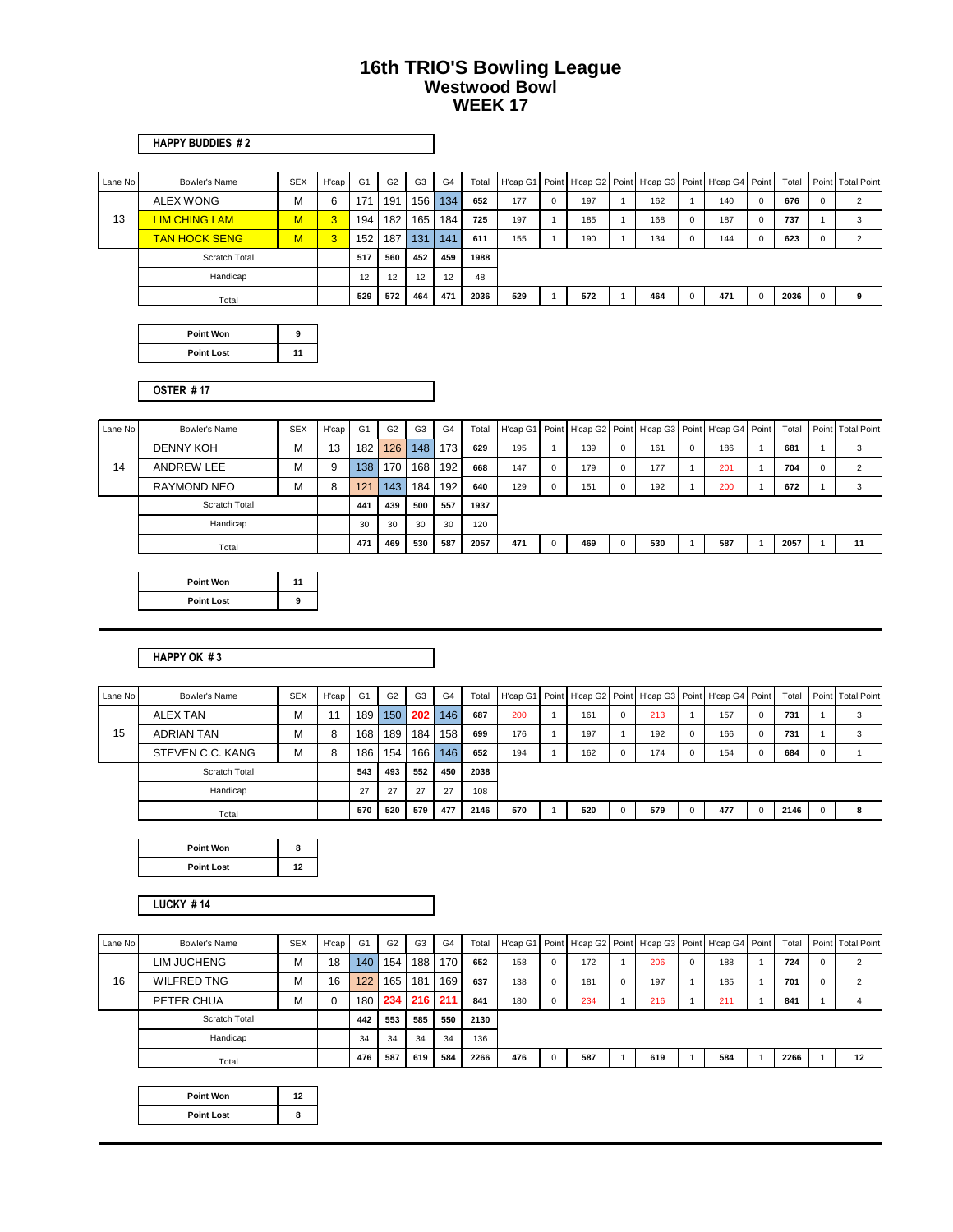**X-KAKIS # 4**

| Lane No | Bowler's Name     | <b>SEX</b> | H'cap | G <sub>1</sub>   | G <sub>2</sub> | G <sub>3</sub> | G <sub>4</sub> | Total | H'cap G1   Point   H'cap G2   Point   H'cap G3   Point   H'cap G4   Point |          |     |             |     |     |          | Total |          | Point Total Point |
|---------|-------------------|------------|-------|------------------|----------------|----------------|----------------|-------|---------------------------------------------------------------------------|----------|-----|-------------|-----|-----|----------|-------|----------|-------------------|
|         | <b>JOEY LOW</b>   | М          | 16    | 208              | 162            | 196            | 174            | 740   | 224                                                                       |          | 178 | $\mathbf 0$ | 212 | 190 |          | 804   |          | 4                 |
| 17      | LOH KWONG KIN     | M          | 13    | 169              | 176            | 180            | 190            | 715   | 182                                                                       |          | 189 |             | 193 | 203 |          | 767   |          | 5                 |
|         | <b>ALVIN CHIA</b> | M          | 11    | 160 <sub>1</sub> | 189            | 135            | 155            | 639   | 171                                                                       | $\Omega$ | 200 | $\Omega$    | 146 | 166 | $\Omega$ | 683   | $\Omega$ | $\Omega$          |
|         | Scratch Total     |            |       | 537              | 527            | 511            | 519            | 2094  |                                                                           |          |     |             |     |     |          |       |          |                   |
|         | Handicap          |            |       | 40               | 40             | 40             | 40             | 160   |                                                                           |          |     |             |     |     |          |       |          |                   |
|         | Total             |            |       | 577              | 567            | 551            | 559            | 2254  | 577                                                                       |          | 567 | 0.5         | 551 | 559 |          | 2254  |          | 13.5              |

| Point Won         | 13.5 |
|-------------------|------|
| <b>Point Lost</b> | ì.5  |

#### **STEWART KEGLER # 12**

| Lane No | Bowler's Name | <b>SEX</b> | H'cap | G <sub>1</sub> | G <sub>2</sub> | G <sub>3</sub> | G <sub>4</sub> | Total |     |          |     |          |     |             | H'cap G1   Point   H'cap G2   Point   H'cap G3   Point   H'cap G4   Point |          | Total | Point Total Point |
|---------|---------------|------------|-------|----------------|----------------|----------------|----------------|-------|-----|----------|-----|----------|-----|-------------|---------------------------------------------------------------------------|----------|-------|-------------------|
|         | <b>HASRI</b>  | м          | 16    | 155            | 176            | 150            | 146            | 627   | 171 | $\Omega$ | 192 |          | 166 | $\mathbf 0$ | 162                                                                       | $\Omega$ | 691   |                   |
| 18      | DANIEL SWEE   | м          | 0     | 167            | 170            | 118            | 157            | 612   | 167 | $\Omega$ | 170 | $\Omega$ | 118 | $\Omega$    | 157                                                                       | $\Omega$ | 612   | $\Omega$          |
|         | DWAYNE KOO    | м          | 0     | 236            | 205            | 238            | 211            | 890   | 236 |          | 205 |          | 238 |             | 211                                                                       |          | 890   |                   |
|         | Scratch Total |            |       | 558            | 551            | 506            | 514            | 2129  |     |          |     |          |     |             |                                                                           |          |       |                   |
|         | Handicap      |            |       | 16             | 16             | 16             | 16             | 64    |     |          |     |          |     |             |                                                                           |          |       |                   |
|         | Total         |            |       | 574            | 567            | 522            | 530            | 2193  | 574 |          | 567 | 0.5      | 522 | $\Omega$    | 530                                                                       | $\Omega$ | 2193  | 6.5               |

| <b>Point Won</b>  | 6.5  |
|-------------------|------|
| <b>Point Lost</b> | 13.5 |

#### **TEAM A³ # 6**

| Lane No | Bowler's Name   | <b>SEX</b> | H'cap | G <sub>1</sub> | G <sub>2</sub>   | G <sub>3</sub> | G <sub>4</sub> | Total |     |          | H'cap G1   Point   H'cap G2   Point   H'cap G3   Point   H'cap G4   Point |             |     |     |             | Total |              | Point Total Point |
|---------|-----------------|------------|-------|----------------|------------------|----------------|----------------|-------|-----|----------|---------------------------------------------------------------------------|-------------|-----|-----|-------------|-------|--------------|-------------------|
|         | KHAI ASH        | М          | 19    | 165            | 132 <sub>1</sub> | 146            | 134            | 577   | 184 | $\Omega$ | 151                                                                       | $\mathbf 0$ | 165 | 153 | $\mathbf 0$ | 653   | $\mathbf{0}$ | 0                 |
| 19      | <b>ZULFADLI</b> | М          | 18    | 155            | 121              | 193            | 158            | 627   | 173 |          | 139                                                                       | $\mathbf 0$ | 211 | 176 | $\Omega$    | 699   | $\mathbf{0}$ |                   |
|         | JIA HAO         | М          |       | 151            | 164              | 194            | 186            | 695   | 162 | $\Omega$ | 175                                                                       |             | 205 | 197 |             | 739   | 0.5          | 3.5               |
|         | Scratch Total   |            |       | 471            | 417              | 533            | 478            | 1899  |     |          |                                                                           |             |     |     |             |       |              |                   |
|         | Handicap        |            |       | 48             | 48               | 48             | 48             | 192   |     |          |                                                                           |             |     |     |             |       |              |                   |
|         | Total           |            |       | 519            | 465              | 581            | 526            | 2091  | 519 |          | 465                                                                       | $\Omega$    | 581 | 526 | $\Omega$    | 2091  | $\Omega$     | 5.5               |

| Point Won         | 5.5  |
|-------------------|------|
| <b>Point Lost</b> | 14.5 |

**4U2 BOWL # 8**

| Lane No | Bowler's Name | <b>SEX</b> | H'cap | G <sub>1</sub>   | G <sub>2</sub> | G <sub>3</sub> | G <sub>4</sub> | Total |     |     |              | H'cap G1   Point   H'cap G2   Point   H'cap G3   Point   H'cap G4   Point |             |     |          | Total |     | Point Total Point |
|---------|---------------|------------|-------|------------------|----------------|----------------|----------------|-------|-----|-----|--------------|---------------------------------------------------------------------------|-------------|-----|----------|-------|-----|-------------------|
|         | <b>FIZAH</b>  |            | 19    | 179 <sup>1</sup> | 134            | 169            | 206            | 688   | 198 | 153 |              | 188                                                                       |             | 225 |          | 764   |     | 5                 |
| 20      | YUSOFF BAI    | М          | ⇁     | 179              | 200            | 172            | 192.           | 743   | 186 | 207 |              | 179                                                                       | $\mathbf 0$ | 199 |          | 771   |     | д                 |
|         | <b>TALIB</b>  | М          | 6     | 190              | 168            | 192            | 165            | 715   | 196 | 174 | $\mathbf{0}$ | 198                                                                       | $\mathbf 0$ | 171 | $\Omega$ | 739   | 0.5 | 1.5               |
|         | Scratch Total |            |       | 548              | 502            | 533            | 563            | 2146  |     |     |              |                                                                           |             |     |          |       |     |                   |
|         | Handicap      |            |       | 32               | 32             | 32             | 32             | 128   |     |     |              |                                                                           |             |     |          |       |     |                   |
|         | Total         |            |       | 580              | 534            | 565            | 595            | 2274  | 580 | 534 |              | 565                                                                       | $\mathbf 0$ | 595 |          | 2274  |     | 14.5              |

| Point Won         | 14.5 |
|-------------------|------|
| <b>Point Lost</b> | 5.5  |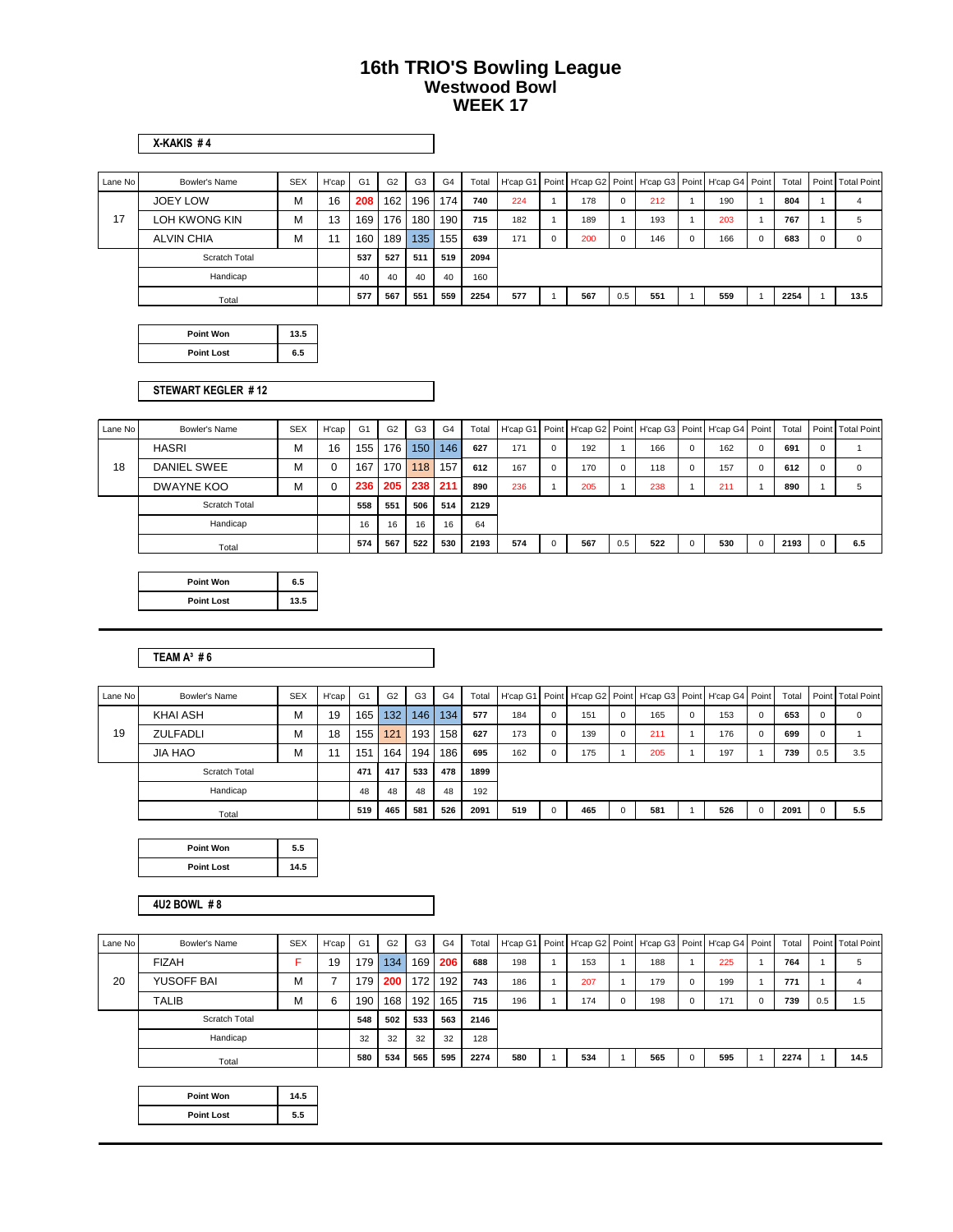| ШΜ<br>c<br>™A∗<br>н<br>ـ |  |
|--------------------------|--|

| Lane No | Bowler's Name        | <b>SEX</b> | H'cap    | G <sub>1</sub>   | G <sub>2</sub> | G <sub>3</sub> | G <sub>4</sub> | Total |     |     |             |     | H'cap G1   Point   H'cap G2   Point   H'cap G3   Point   H'cap G4   Point | Total | Point Total Point |
|---------|----------------------|------------|----------|------------------|----------------|----------------|----------------|-------|-----|-----|-------------|-----|---------------------------------------------------------------------------|-------|-------------------|
|         | <b>ZIZIE</b>         | м          | 11       | 173 <sup>1</sup> | 200            | 165            | 169            | 707   | 184 | 211 |             | 176 | 180                                                                       | 751   | 5                 |
| 21      | <b>ZULKIFLI</b>      | м          | $\Omega$ | 194              |                | 200 234        | 176            | 804   | 194 | 200 |             | 234 | 176                                                                       | 804   | 5                 |
|         | <b>FAIZAL</b>        | м          | 0        | 203              | 150            | 211            | 234            | 798   | 203 | 150 | $\mathbf 0$ | 211 | 234                                                                       | 798   | 4                 |
|         | <b>Scratch Total</b> |            |          | 570              | 550            | 610            | 579            | 2309  |     |     |             |     |                                                                           |       |                   |
|         | Handicap             |            |          | 11               | 11             |                | 11             | 44    |     |     |             |     |                                                                           |       |                   |
|         | Total                |            |          | 581              | 561            | 621            | 590            | 2353  | 581 | 561 |             | 621 | 590                                                                       | 2353  | 19                |

| Point Won         | 19 |
|-------------------|----|
| <b>Point Lost</b> |    |

#### **TEAM KEGLERZ # 10**

| Lane No | Bowler's Name         | <b>SEX</b> | H'cap | G <sub>1</sub> | G <sub>2</sub> | G <sub>3</sub> | G <sub>4</sub> | Total |     |     |          |     |             | H'cap G1 Point H'cap G2 Point H'cap G3 Point H'cap G4 Point | Total |          | Point Total Point |
|---------|-----------------------|------------|-------|----------------|----------------|----------------|----------------|-------|-----|-----|----------|-----|-------------|-------------------------------------------------------------|-------|----------|-------------------|
|         | MAGDALENE PANG        |            | 28    | 132            | 171            | 136            | 142            | 581   | 160 | 199 | $\Omega$ | 164 | $\Omega$    | 170                                                         | 693   |          | $\Omega$          |
| 22      | <b>WONG HAN SHENG</b> | М          | 6     | 155            | 125            | 191            | 162            | 633   | 161 | 131 | $\Omega$ | 197 | $\mathbf 0$ | 168                                                         | 657   |          | $\Omega$          |
|         | <b>RAYMOND LIM</b>    | м          | 5     | 155            | 201            | 181            | 224            | 761   | 160 | 206 |          | 186 | $\mathbf 0$ | 229                                                         | 781   | $\Omega$ |                   |
|         | Scratch Total         |            |       | 442            | 497            | 508            | 528            | 1975  |     |     |          |     |             |                                                             |       |          |                   |
|         | Handicap              |            |       | 39             | 39             | 39             | 39             | 156   |     |     |          |     |             |                                                             |       |          |                   |
|         | Total                 |            |       | 481            | 536            | 547            | 567            | 2131  | 481 | 536 | $\Omega$ | 547 | 0           | 567                                                         | 2131  |          |                   |

| Point Won         |    |
|-------------------|----|
| <b>Point Lost</b> | 19 |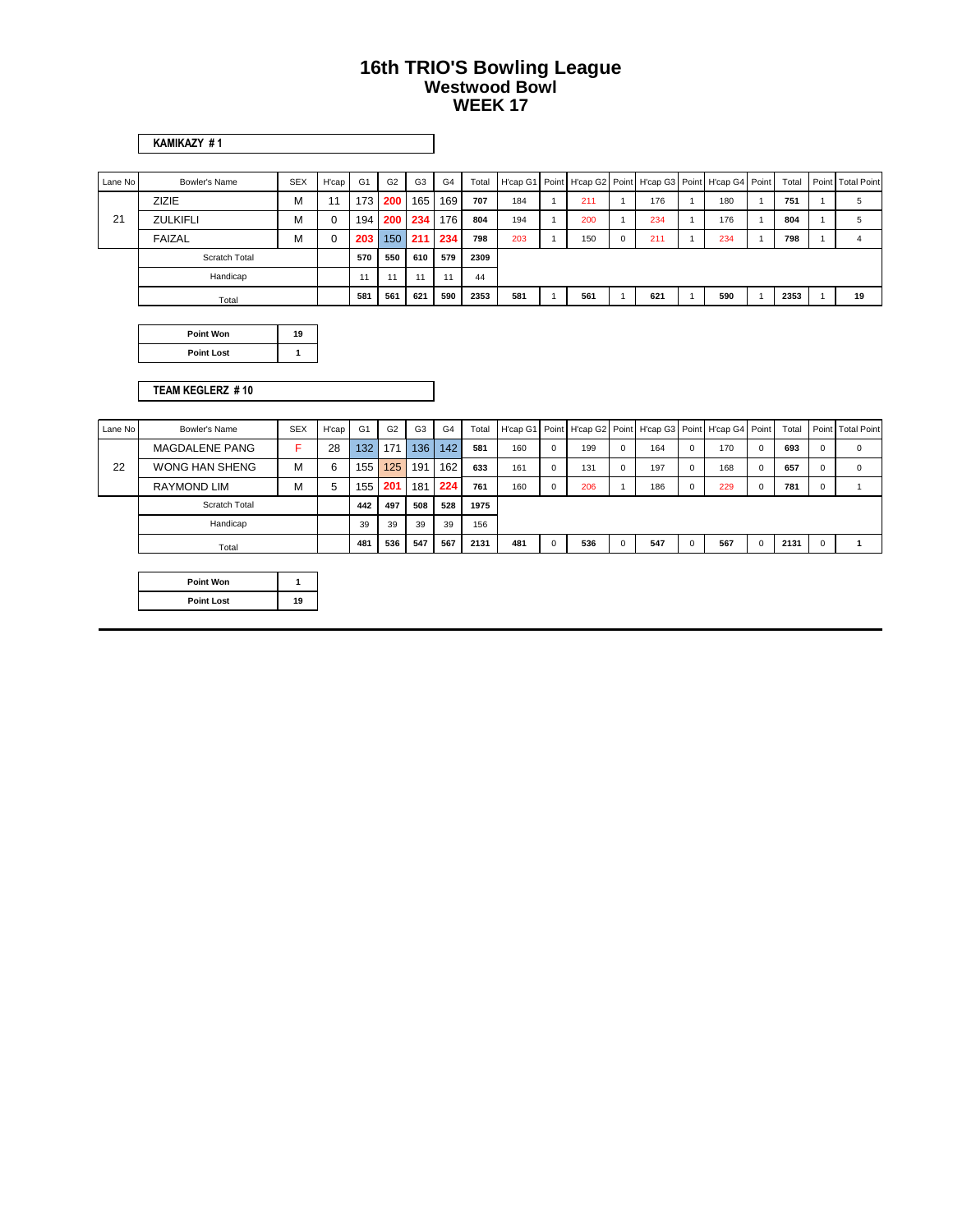|                     |            | TEAM HIGH SERIES - SCRATCH                        | w / h'cp    | <b>Week</b>    |            | <b>TEAM HIGH SERIES + HCP</b>                     | Scratch    | <b>Week</b>       |
|---------------------|------------|---------------------------------------------------|-------------|----------------|------------|---------------------------------------------------|------------|-------------------|
| $\mathbf{1}$        | 2717       | <b>CREST</b>                                      | 2777        | $\overline{7}$ | 2680       | <b>OSTER</b>                                      | 2496       | 5                 |
| $\overline{2}$      | 2639       | <b>ISLAND BOWLER</b>                              | 2751        | 8              | 2671       | <b>HAPPY BUDDIES</b>                              | 2532       | $\overline{7}$    |
| 3                   | 2572       | KAMIKAZY                                          | 2592        | 10             | 2623       | <b>PIN PALS</b>                                   | 2507       | 16                |
|                     |            | <b>TEAM HIGH GAME - SCRATCH</b>                   | $w / h'$ cp |                |            | <b>TEAM HIGH GAME + HCP</b>                       | Scratch    |                   |
|                     |            |                                                   |             | <b>Week</b>    |            |                                                   |            | Week              |
| $\overline{1}$      | 738        | <b>TROUBLEMAKERS</b>                              | 784         | 10             | 735        | <b>LUCKY</b>                                      | 712        | 12                |
| 2                   | 727        | <b>ISLAND BOWLER</b>                              | 731         | 12             | 725        | <b>PIN PALS</b>                                   | 696        | 16                |
| 3                   | 717        | <b>OSTER</b>                                      | 763         | 5              | 723        | <b>HAPPY BUDDIES</b>                              | 668        | 6                 |
|                     |            | <b>MEN HIGH SERIES - SCRATCH</b>                  | $w / h'$ cp | <b>Week</b>    |            | <b>MEN HIGH SERIES + HCP</b>                      | Scratch    | <b>Week</b>       |
| $\overline{1}$      | 1019       | <b>ALVIN SEOW (CREST)</b>                         | 1075        | 6              | 1054       | SATHIA (PIN PALS)                                 | 958        | 10                |
| 2                   | 984        | SHAFIE (ISLAND BOWLER)                            | 1008        | 8              | 979        | <b>OSMAN TIK (CREST)</b>                          | 943        | 17                |
| 3                   | 981        | <b>JONATHAN NG (CREST)</b>                        | 989         | $\overline{7}$ | 971        | <b>HAIRON (CREST)</b>                             | 919        | 8                 |
|                     |            |                                                   |             |                |            |                                                   |            |                   |
|                     |            | <b>MEN HIGH GAME - SCRATCH</b>                    | $w / h'$ cp | <b>Week</b>    |            | <b>MEN HIGH GAME + HCP</b>                        | Scratch    |                   |
| $\overline{1}$      | 289        | ALVIN SEOW (CREST)                                | 300         | 6              | 300        | SATHIA (PIN PALS)                                 | 276        | <b>Week</b><br>10 |
| $\overline{2}$      | 280        | RAHIM (PIN PUSHER)                                | 280         | 8              | 290        | <b>ANDREW LEE (OSTER)</b>                         | 278        | 5                 |
| 3                   | 279        | FAIZAL (KAMIKAZY)                                 | 283         | 8              | 287        | <b>OSMAN TIK (CREST)</b>                          | 278        | 17                |
|                     |            |                                                   |             |                |            |                                                   |            |                   |
|                     |            | <b>LADIES HIGH SERIES - SCRATCH</b>               | $w / h'$ cp | <b>Week</b>    |            | <b>LADIES HIGH SERIES + HCP</b>                   | Scratch    | <b>Week</b>       |
| $\overline{1}$      | 789        | <b>KAREN SONG (TROUBLEMAKERS)</b>                 | 865         | 13             | 896        | LEE WEIQI(LUCKY)                                  | 760        | 6                 |
| $\overline{2}$<br>3 | 785<br>771 | WONG TZER MIIN (STEWART KEGLER)<br>AYU (4U2 BOWL) | 825<br>835  | 12<br>10       | 842<br>840 | SITI (PIN PUSHER)<br><b>NESS (STEWART KEGLER)</b> | 766<br>724 | 11<br>6           |
|                     |            |                                                   |             |                |            |                                                   |            |                   |
|                     |            | <b>LADIES HIGH GAME - SCRATCH</b>                 | $w / h'$ cp | <b>Week</b>    |            | <b>LADIES HIGH GAME + HCP</b>                     | Scratch    | Week              |
| $\overline{1}$      | 246        | <b>KAREN SONG (TROUBLEMAKERS)</b>                 | 268         | 10             | 249        | LEE WEIQI (LUCKY)                                 | 215        | 6                 |
| $\overline{2}$      | 230        | <b>NESS (STEWART KEGLER)</b>                      | 259         | 6              | 247        | SITI (PIN PUSHER)                                 | 228        | 11                |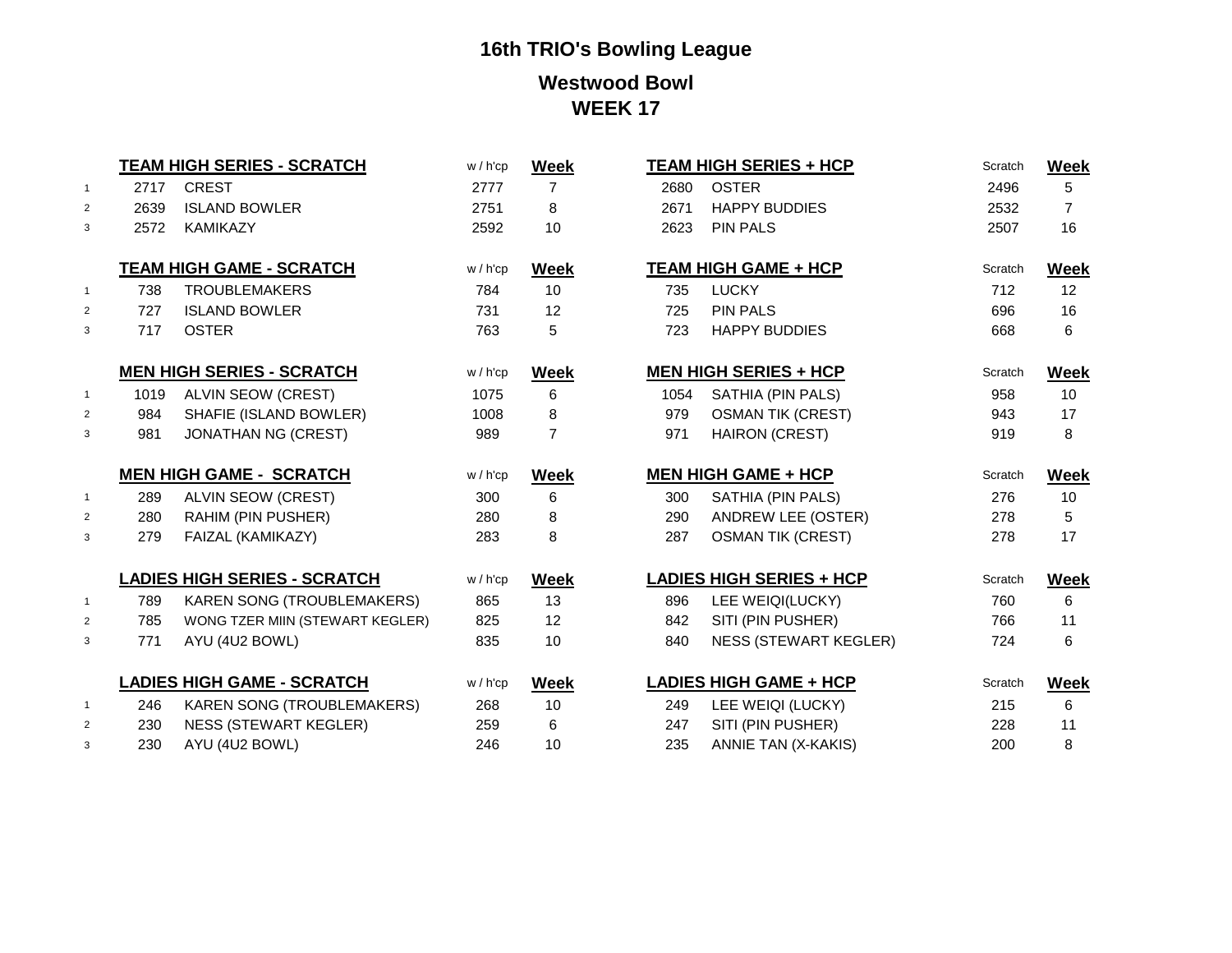| <b>Bowler</b><br>I/D | KAMIKAZY#1           | <b>Sex</b> | <b>NEW</b><br><b>HCP</b> | <b>WK 17</b><br><b>SCORES</b> | <b>Overall</b><br><b>Scratch</b><br><b>Total</b> | <b>WK 17</b><br><b>ADJUST</b> | <b>Overall</b><br><b>Total</b><br><b>Adjust</b> | <b>Overall</b><br><b>H'dcp</b><br><b>Score</b> | Gms         | Avg     |
|----------------------|----------------------|------------|--------------------------|-------------------------------|--------------------------------------------------|-------------------------------|-------------------------------------------------|------------------------------------------------|-------------|---------|
| 1.1                  | <b>HEISYHAM</b>      | M          | 0                        |                               | 4793                                             |                               | $\mathbf 0$                                     | 4793                                           | 24          | 200     |
| 1.2                  | <b>ZULKIFLI</b>      | M          | 0                        | 804                           | 4046                                             |                               | $\mathbf 0$                                     | 4046                                           | 20          | 202     |
| 1.3                  | <b>ZIZIE</b>         | M          | 11                       | 707                           | 2818                                             |                               | 21                                              | 2839                                           | 16          | 177     |
| 1.4                  | <b>MOHAMAD YATIM</b> | M          | $\overline{2}$           |                               | 3929                                             |                               | 5                                               | 3934                                           | 20          | 197     |
| 1.5                  | <b>ANUAR</b>         | M          | $\overline{2}$           |                               | 3144                                             |                               | $\mathbf{3}$                                    | 3147                                           | 16          | 197     |
| 1.6                  | <b>HAMZAH</b>        | M          | 1                        |                               | 4770                                             |                               | $\mathbf 0$                                     | 4770                                           | 24          | 199     |
| 1.7                  | <b>FAIZAL</b>        | M          | 0                        | 798                           | 7341                                             |                               | 8                                               | 7349                                           | 36          | 204     |
| 1.8                  | <b>AHMAD</b>         | M          | 4                        |                               | 1531                                             |                               | 0                                               | 1531                                           | 8           | 191     |
| 1.9                  | <b>NUR ES</b>        | M          | 8                        |                               | 2192                                             |                               | 11                                              | 2203                                           | 12          | 184     |
| 1.10                 | <b>DZURIAMI</b>      | M          | 3                        |                               | 1554                                             |                               | 3                                               | 1557                                           | 8           | 195     |
| 1.11                 | <b>SIRAJ</b>         | M          | 17                       |                               | 1310                                             |                               | 13                                              | 1323                                           | 8           | 165     |
| 1.12                 | <b>HASSAN SAMADI</b> | M          | 9                        |                               | 710                                              |                               | 18                                              | 728                                            | 4           | 182     |
| 1.13                 | <b>AKIM</b>          | M          | $5\phantom{1}$           |                               | 1515                                             |                               | $\mathbf{1}$                                    | 1516                                           | 8           | 190     |
| 1.14                 |                      | F          | #DIV/0!                  |                               | $\mathbf 0$                                      |                               | $\mathbf 0$                                     | 0                                              | $\mathbf 0$ | #DIV/0! |
| 1.15                 |                      | F          | #DIV/0!                  |                               | 0                                                |                               | 0                                               | 0                                              | $\mathbf 0$ | #DIV/0! |
| 1.16                 |                      | F          | #DIV/0!                  |                               | $\pmb{0}$                                        |                               | 0                                               | 0                                              | $\mathbf 0$ | #DIV/0! |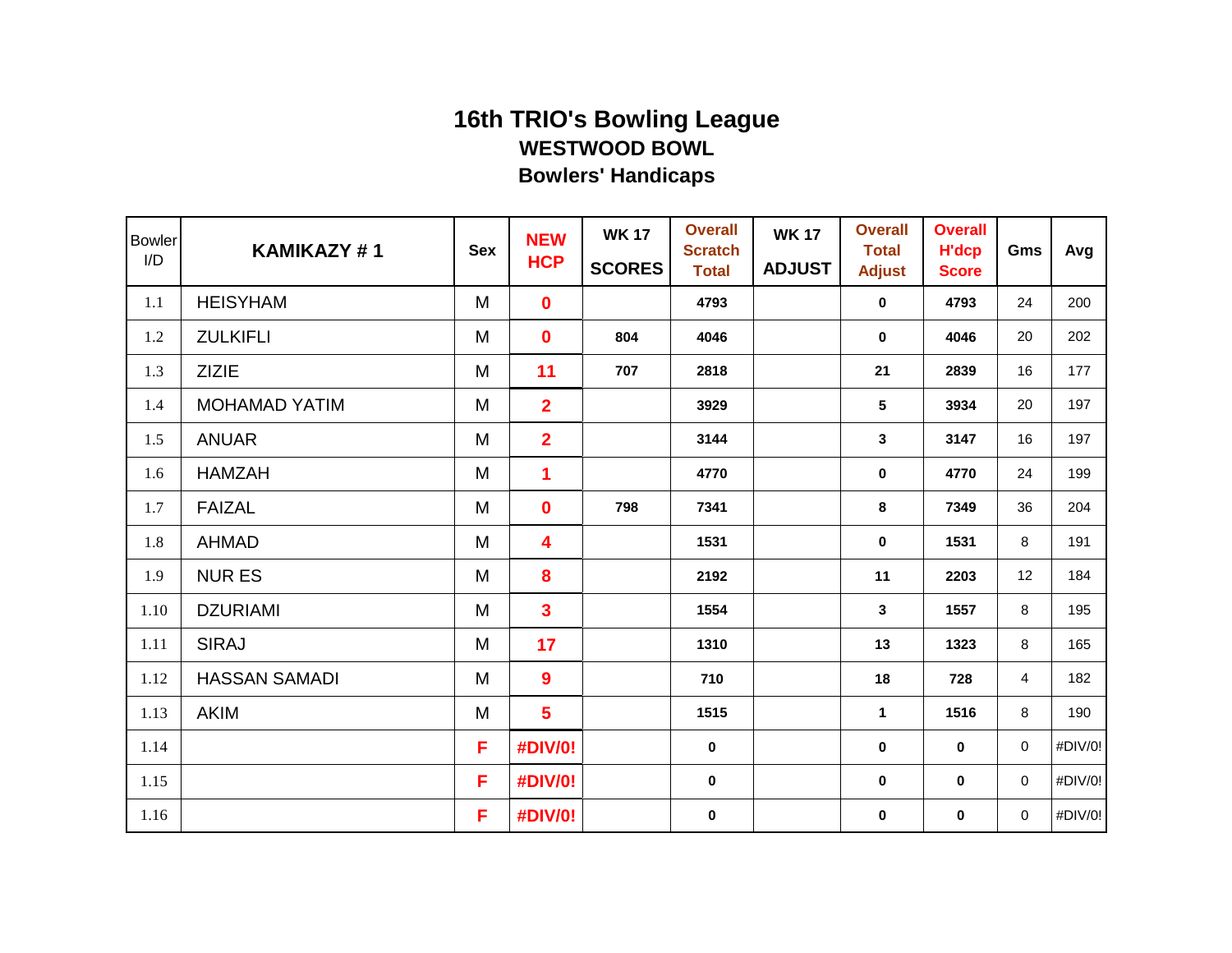| <b>Bowler</b><br>I/D | <b>HAPPY BUDDIES #2</b> | <b>Sex</b> | <b>NEW</b><br><b>HCP</b> | <b>WK 17</b><br><b>SCORES</b> | <b>Overall</b><br><b>Scratch</b><br><b>Total</b> | <b>WK 17</b><br><b>ADJUST</b> | <b>Overall</b><br><b>Total</b><br><b>Adjust</b> | <b>Overall</b><br><b>H'dcp</b><br><b>Score</b> | Gms         | Avg     |
|----------------------|-------------------------|------------|--------------------------|-------------------------------|--------------------------------------------------|-------------------------------|-------------------------------------------------|------------------------------------------------|-------------|---------|
| 2.1                  | <b>LIM CHING LAM</b>    | M          | $\mathbf{3}$             | 725                           | 10782                                            |                               | 40                                              | 10822                                          | 56          | 193     |
| $2.2\,$              | <b>ALEX WONG</b>        | M          | $\overline{7}$           | 652                           | 11799                                            | 16                            | 135                                             | 11934                                          | 64          | 186     |
| 2.3                  | TAN HOCK SENG           | M          | 4                        | 611                           | 8312                                             | 28                            | 115                                             | 8427                                           | 44          | 192     |
| 2.4                  | <b>WYNN GOH</b>         | M          | $\mathbf 0$              |                               | 4041                                             |                               | $\mathbf 0$                                     | 4041                                           | 20          | 202     |
| 2.5                  |                         | M          | #DIV/0!                  |                               | $\mathbf 0$                                      |                               | $\mathbf 0$                                     | $\pmb{0}$                                      | 0           | #DIV/0! |
| 2.6                  |                         | M          | #DIV/0!                  |                               | $\mathbf 0$                                      |                               | $\mathbf 0$                                     | $\mathbf 0$                                    | 0           | #DIV/0! |
| 2.7                  |                         | M          | #DIV/0!                  |                               | $\mathbf 0$                                      |                               | $\mathbf 0$                                     | $\mathbf 0$                                    | 0           | #DIV/0! |
| 2.8                  |                         | M          | #DIV/0!                  |                               | $\mathbf 0$                                      |                               | 0                                               | $\mathbf 0$                                    | $\mathbf 0$ | #DIV/0! |
| 2.9                  |                         | M          | #DIV/0!                  |                               | $\pmb{0}$                                        |                               | 0                                               | $\bf{0}$                                       | 0           | #DIV/0! |
| 2.10                 |                         | M          | #DIV/0!                  |                               | $\mathbf 0$                                      |                               | $\bf{0}$                                        | $\bf{0}$                                       | 0           | #DIV/0! |
| 2.11                 |                         | M          | #DIV/0!                  |                               | $\mathbf 0$                                      |                               | $\mathbf 0$                                     | $\mathbf 0$                                    | 0           | #DIV/0! |
| 2.12                 |                         | M          | <b>#DIV/0!</b>           |                               | $\mathbf 0$                                      |                               | $\mathbf 0$                                     | $\mathbf 0$                                    | $\mathbf 0$ | #DIV/0! |
| 2.13                 |                         | M          | #DIV/0!                  |                               | $\mathbf 0$                                      |                               | $\mathbf 0$                                     | $\mathbf 0$                                    | $\mathbf 0$ | #DIV/0! |
| 2.14                 | <b>CAROLYN CHONG</b>    | F          | 27                       |                               | 3184                                             |                               | 1                                               | 3185                                           | 20          | 159     |
| 2.15                 |                         | F          | #DIV/0!                  |                               | $\mathbf 0$                                      |                               | 0                                               | $\bf{0}$                                       | $\mathbf 0$ | #DIV/0! |
| 2.16                 |                         | F          | #DIV/0!                  |                               | $\pmb{0}$                                        |                               | 0                                               | $\bf{0}$                                       | 0           | #DIV/0! |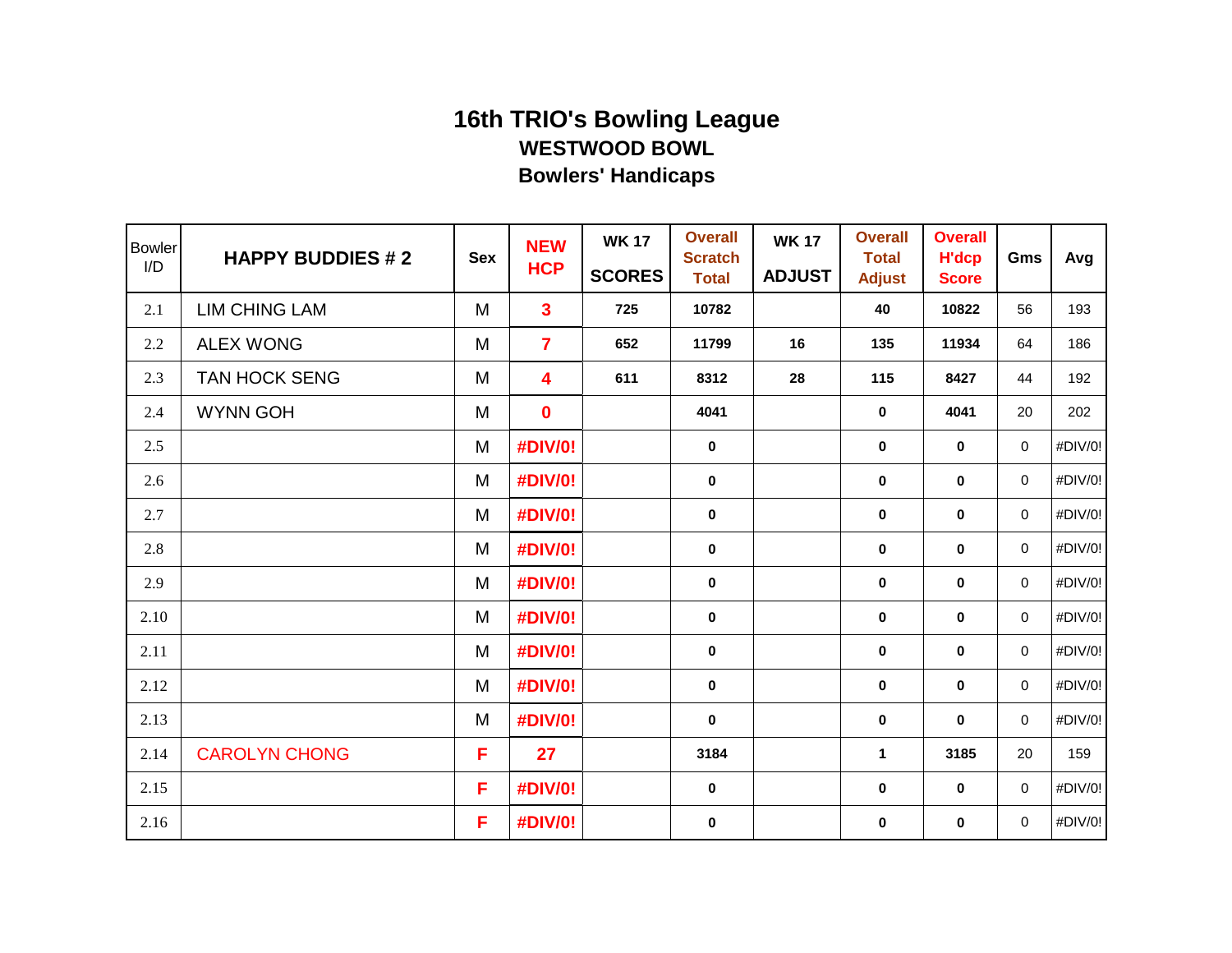| <b>Bowler</b><br>I/D | <b>HAPPY OK #3</b>     | <b>Sex</b> | <b>NEW</b><br><b>HCP</b> | <b>WK 17</b><br><b>SCORES</b> | <b>Overall</b><br><b>Scratch</b><br><b>Total</b> | <b>WK 17</b><br><b>ADJUST</b> | <b>Overall</b><br><b>Total</b><br><b>Adjust</b> | <b>Overall</b><br><b>H'dcp</b><br><b>Score</b> | Gms            | Avg     |
|----------------------|------------------------|------------|--------------------------|-------------------------------|--------------------------------------------------|-------------------------------|-------------------------------------------------|------------------------------------------------|----------------|---------|
| 3.1                  | PHILIP CHENG           | M          | 22                       |                               | 613                                              |                               | 14                                              | 627                                            | $\overline{4}$ | 157     |
| 3.2                  | <b>ALEX TAN</b>        | M          | 11                       | 687                           | 4181                                             | 4                             | 71                                              | 4252                                           | 24             | 177     |
| 3.3                  | LAWRENCE CUST.         | M          | 12                       |                               | 2751                                             |                               | 54                                              | 2805                                           | 16             | 175     |
| 3.4                  | <b>AS TAN</b>          | M          | 15                       |                               | 1329                                             |                               | 34                                              | 1363                                           | 8              | 170     |
| 3.5                  | <b>ADRIAN TAN</b>      | M          | 8                        | 699                           | 8694                                             |                               | 101                                             | 8795                                           | 48             | 183     |
| 3.6                  | <b>RYAN TAN</b>        | M          | 15                       |                               | 3292                                             |                               | 108                                             | 3400                                           | 20             | 170     |
| 3.7                  | <b>STEVEN KANG</b>     | M          | 12                       |                               | 2797                                             |                               | 13                                              | 2810                                           | 16             | 176     |
| 3.8                  | B. S. TAN              | M          | 9                        |                               | 3617                                             |                               | 12                                              | 3629                                           | 20             | 181     |
| 3.9                  | STEVEN C.C. KANG       | M          | 10                       | 652                           | 3602                                             | 4                             | 10                                              | 3612                                           | 20             | 181     |
| 3.10                 | <b>JAMES LIM</b>       | M          | 25                       |                               | 1334                                             |                               | 103                                             | 1437                                           | 12             | 120     |
| 3.11                 | <b>VIN LEE</b>         | M          | 13                       |                               | 1381                                             |                               | 5                                               | 1386                                           | 8              | 173     |
| 3.12                 | <b>JOHN CHEW</b>       | M          | 20                       |                               | 612                                              |                               | 28                                              | 640                                            | $\overline{4}$ | 160     |
| 3.13                 | <b>TAN CHEE CHIANG</b> | M          | 18                       |                               | 621                                              |                               | 34                                              | 655                                            | 4              | 164     |
| 3.14                 |                        | F          | #DIV/0!                  |                               | 0                                                |                               | $\mathbf 0$                                     | $\mathbf 0$                                    | 0              | #DIV/0! |
| 3.15                 |                        | F          | #DIV/0!                  |                               | 0                                                |                               | $\mathbf 0$                                     | 0                                              | 0              | #DIV/0! |
| 3.16                 |                        | F          | #DIV/0!                  |                               | $\bf{0}$                                         |                               | $\mathbf 0$                                     | 0                                              | $\mathbf 0$    | #DIV/0! |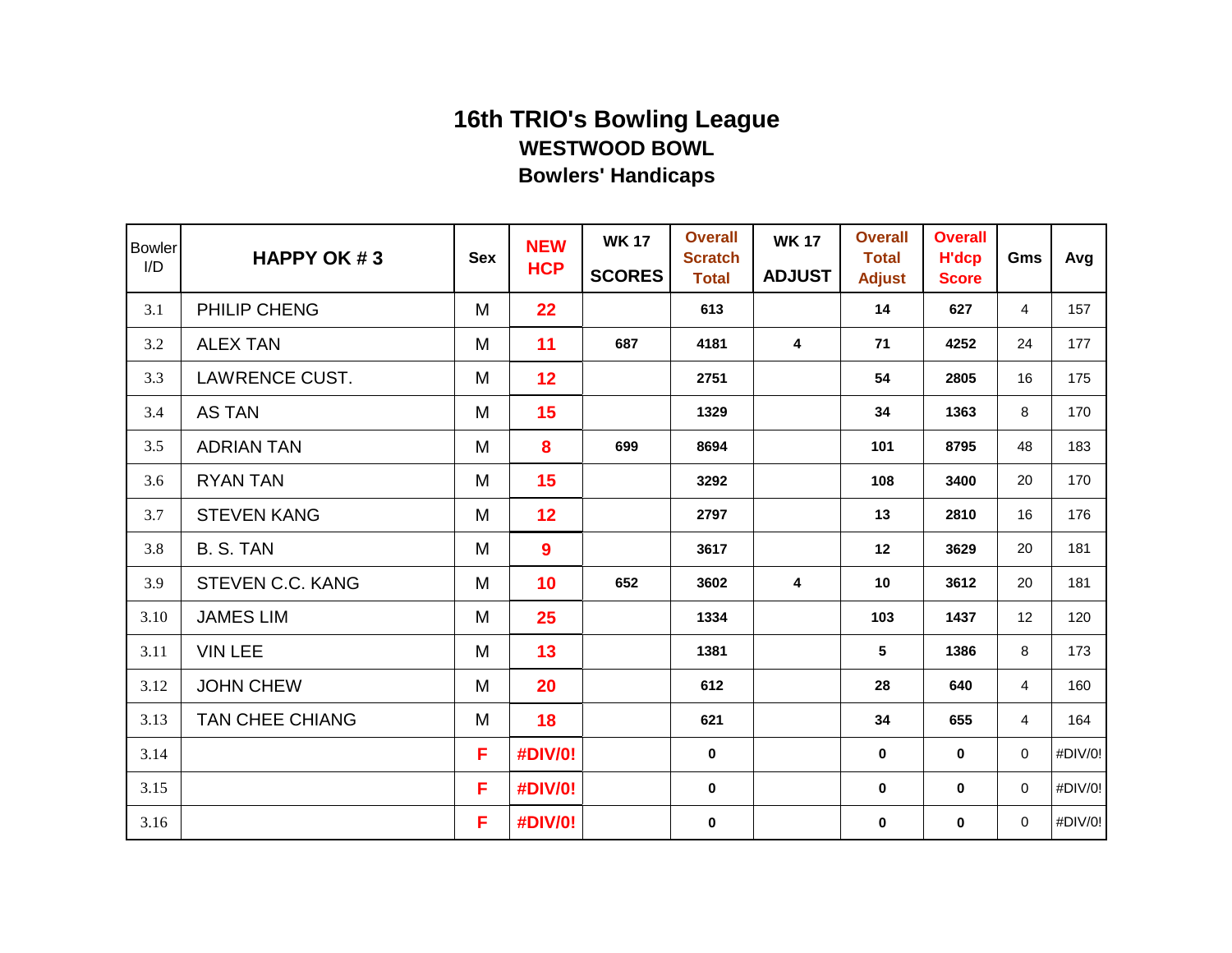| <b>Bowler</b><br>I/D | X-KAKIS#4              | <b>Sex</b> | <b>NEW</b><br><b>HCP</b> | <b>WK 17</b><br><b>SCORES</b> | <b>Overall</b><br><b>Scratch</b><br><b>Total</b> | <b>WK 17</b><br><b>ADJUST</b> | <b>Overall</b><br><b>Total</b><br><b>Adjust</b> | <b>Overall</b><br><b>H'dcp</b><br><b>Score</b> | Gms            | Avg            |
|----------------------|------------------------|------------|--------------------------|-------------------------------|--------------------------------------------------|-------------------------------|-------------------------------------------------|------------------------------------------------|----------------|----------------|
| 4.1                  | <b>KENNY GOH</b>       | M          | 16                       |                               | 2697                                             |                               | $\mathbf{2}$                                    | 2699                                           | 16             | 169            |
| 4.2                  | <b>JOEY LOW</b>        | M          | 14                       | 740                           | 2737                                             |                               | 23                                              | 2760                                           | 16             | 173            |
| 4.3                  | <b>MIKE KOH</b>        | M          | 13                       |                               | 5514                                             |                               | 71                                              | 5585                                           | 32             | 175            |
| 4.4                  | <b>ALVIN CHIA</b>      | M          | 13                       | 639                           | 2754                                             | 15                            | 33                                              | 2787                                           | 16             | 174            |
| 4.5                  | <b>ALVIN TEO</b>       | M          | 16                       |                               | 2621                                             |                               | 62                                              | 2683                                           | 16             | 168            |
| 4.6                  | <b>MERVIN TAY</b>      | M          | 15                       |                               | 2027                                             |                               | 17                                              | 2044                                           | 12             | 170            |
| 4.7                  | <b>LOH KWONG KIN</b>   | M          | 13                       | 715                           | 2783                                             |                               | 13                                              | 2796                                           | 16             | 175            |
| 4.8                  | <b>CHUA CHEE SIONG</b> | M          | 21                       |                               | 1187                                             |                               | 78                                              | 1265                                           | 8              | 158            |
| 4.9                  | <b>KEITH TOH</b>       | M          | $\overline{7}$           |                               | 738                                              |                               | 5                                               | 743                                            | 4              | 186            |
| 4.10                 | <b>RAYSON NG</b>       | M          | 18                       |                               | 631                                              |                               | 22                                              | 653                                            | $\overline{4}$ | 163            |
| 4.11                 | <b>EDWARD YEO</b>      | M          | 15                       |                               | 2698                                             |                               | 33                                              | 2731                                           | 16             | 171            |
| 4.12                 | <b>DANNY YOW</b>       | M          | 25                       |                               | 14                                               |                               | 14                                              | 28                                             | 4              | $\overline{7}$ |
| 4.13                 | <b>WEI MING</b>        | M          | 4                        |                               | 2310                                             |                               | $\mathbf{0}$                                    | 2310                                           | 12             | 193            |
| 4.14                 | <b>ZACH</b>            | M          | 16                       |                               | 662                                              |                               | 14                                              | 676                                            | 4              | 169            |
| 4.15                 | <b>ANNIE TAN</b>       | F          | 28                       |                               | 1894                                             |                               | 5                                               | 1899                                           | 12             | 158            |
| 4.16                 | <b>AUDREY TAY</b>      | F          | 26                       |                               | 2573                                             |                               | 5                                               | 2578                                           | 16             | 161            |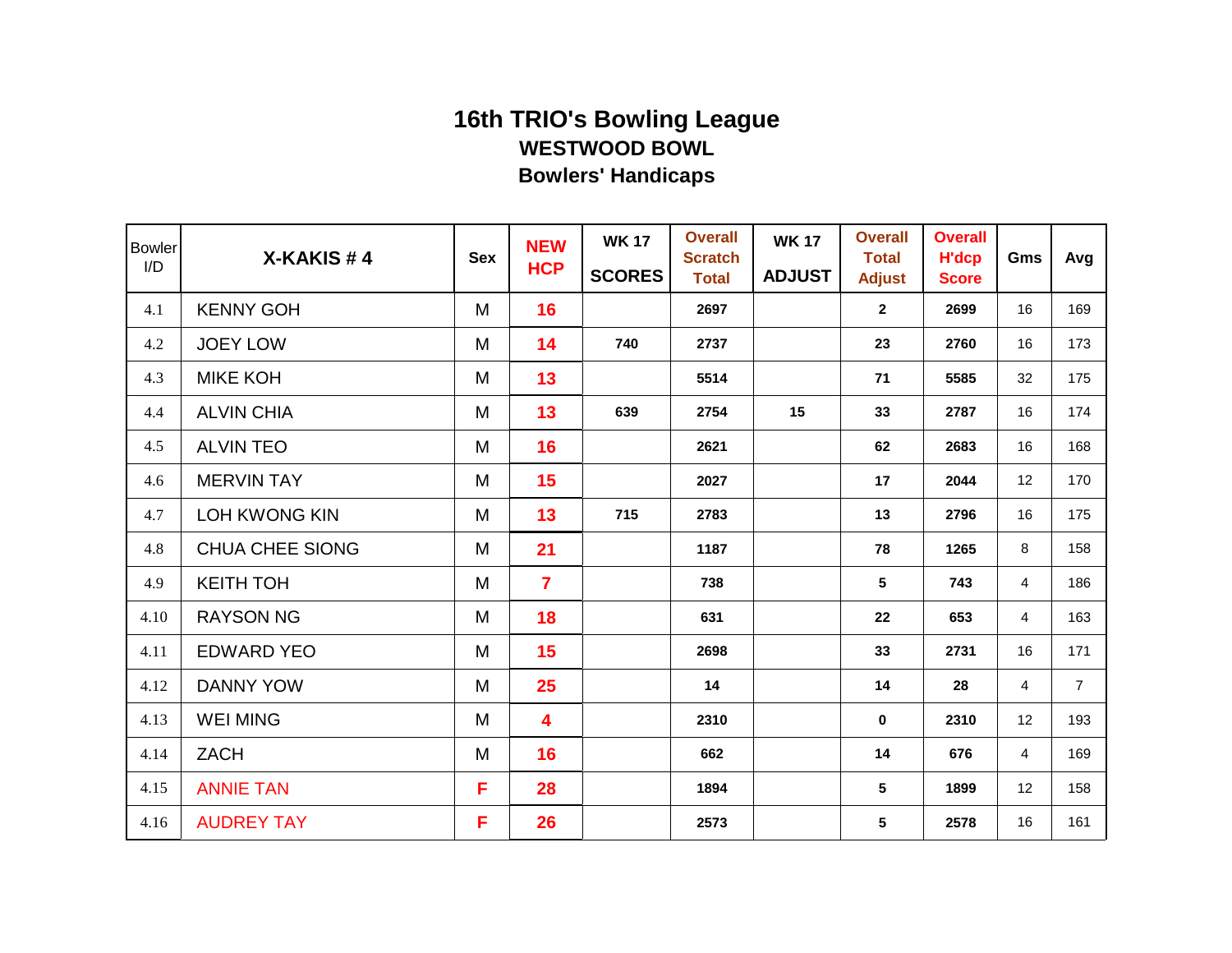| <b>Bowler</b><br>I/D | <b>MEGA'S #5</b>    | <b>Sex</b> | <b>NEW</b><br><b>HCP</b> | <b>WK 17</b><br><b>SCORES</b> | <b>Overall</b><br><b>Scratch</b><br><b>Total</b> | <b>WK 17</b><br><b>ADJUST</b> | <b>Overall</b><br><b>Total</b><br><b>Adjust</b> | <b>Overall</b><br><b>H'dcp</b><br><b>Score</b> | Gms         | Avg     |
|----------------------|---------------------|------------|--------------------------|-------------------------------|--------------------------------------------------|-------------------------------|-------------------------------------------------|------------------------------------------------|-------------|---------|
| 5.1                  | <b>WILLIAM TAY</b>  | M          | 11                       | 714                           | 9274                                             |                               | 29                                              | 9303                                           | 52          | 179     |
| 5.2                  | <b>HARRY KHOO</b>   | M          | 10                       | 651                           | 7084                                             | 6                             | 80                                              | 7164                                           | 40          | 179     |
| 5.3                  | <b>SIMON YONG</b>   | M          | 19                       |                               | 1210                                             |                               | 79                                              | 1289                                           | 8           | 161     |
| 5.4                  | <b>WE YONG</b>      | M          | $\overline{7}$           |                               | 5163                                             |                               | 51                                              | 5214                                           | 28          | 186     |
| 5.5                  | <b>RICKIE LEE</b>   | M          | 17                       | 598                           | 4530                                             | 26                            | 99                                              | 4629                                           | 28          | 165     |
| 5.6                  | <b>JOSEPH YOW</b>   | M          | 17                       |                               | 4479                                             |                               | 158                                             | 4637                                           | 28          | 166     |
| 5.7                  |                     | M          | #DIV/0!                  |                               | $\bf{0}$                                         |                               | 0                                               | $\mathbf 0$                                    | 0           | #DIV/0! |
| 5.8                  |                     | M          | #DIV/0!                  |                               | $\mathbf 0$                                      |                               | 0                                               | $\mathbf 0$                                    | 0           | #DIV/0! |
| 5.9                  |                     | M          | <b>#DIV/0!</b>           |                               | $\bf{0}$                                         |                               | $\mathbf 0$                                     | $\mathbf 0$                                    | 0           | #DIV/0! |
| 5.10                 |                     | M          | #DIV/0!                  |                               | $\pmb{0}$                                        |                               | $\bf{0}$                                        | $\mathbf 0$                                    | 0           | #DIV/0! |
| 5.11                 |                     | M          | #DIV/0!                  |                               | $\pmb{0}$                                        |                               | $\pmb{0}$                                       | $\pmb{0}$                                      | $\pmb{0}$   | #DIV/0! |
| 5.12                 |                     | M          | #DIV/0!                  |                               | $\mathbf 0$                                      |                               | $\mathbf 0$                                     | $\mathbf 0$                                    | $\mathbf 0$ | #DIV/0! |
| 5.13                 |                     | M          | <b>#DIV/0!</b>           |                               | $\mathbf 0$                                      |                               | $\mathbf 0$                                     | $\mathbf 0$                                    | 0           | #DIV/0! |
| 5.14                 | <b>NG BIAN LEE</b>  | F          | 26                       |                               | 2571                                             |                               | 1                                               | 2572                                           | 16          | 161     |
| 5.15                 | <b>CHAN MEI POH</b> | F          | 35                       |                               | 574                                              |                               | 0                                               | 574                                            | 4           | 144     |
| 5.16                 |                     | F          | #DIV/0!                  |                               | $\bf{0}$                                         |                               | 0                                               | $\bf{0}$                                       | 0           | #DIV/0! |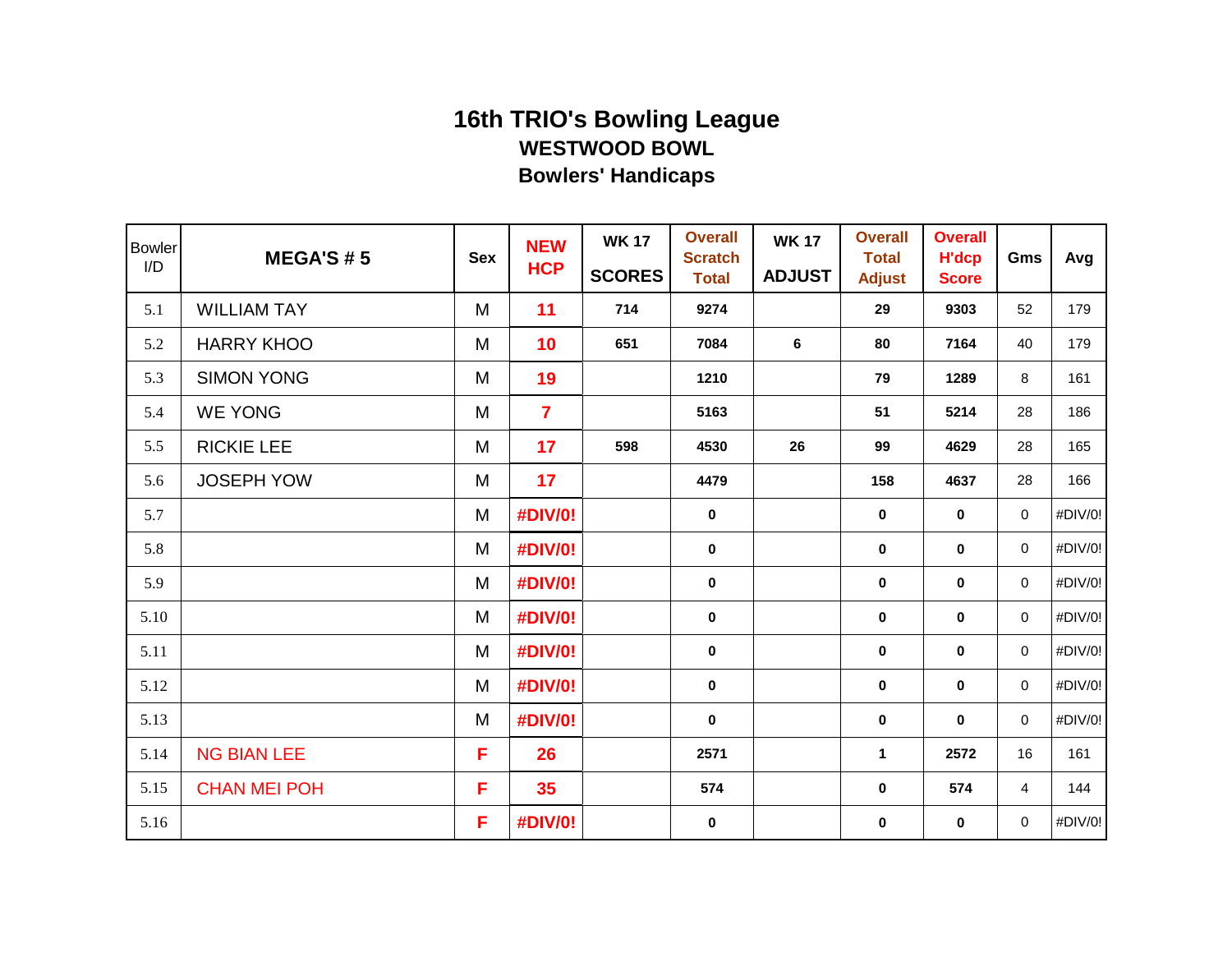| <b>Bowler</b><br>I/D | <b>TEAM <math>A^3</math>#6</b> | <b>Sex</b> | <b>NEW</b><br><b>HCP</b> | <b>WK 17</b><br><b>SCORES</b> | <b>Overall</b><br><b>Scratch</b><br><b>Total</b> | <b>WK17</b><br><b>ADJUST</b> | <b>Overall</b><br><b>Total</b><br><b>Adjust</b> | <b>Overall</b><br><b>H'dcp</b><br><b>Score</b> | Gms         | Avg     |
|----------------------|--------------------------------|------------|--------------------------|-------------------------------|--------------------------------------------------|------------------------------|-------------------------------------------------|------------------------------------------------|-------------|---------|
| 6.1                  | <b>ZULFADLI</b>                | M          | 18                       | 627                           | 3832                                             | 29                           | 118                                             | 3950                                           | 24          | 165     |
| 6.2                  | <b>BASIL</b>                   | M          | 10                       |                               | 2801                                             |                              | 67                                              | 2868                                           | 16          | 179     |
| 6.3                  | <b>REDZWAN</b>                 | M          | 11                       |                               | 2763                                             |                              | 84                                              | 2847                                           | 16          | 178     |
| 6.4                  | <b>JIA HAO</b>                 | M          | 12                       | 695                           | 6325                                             |                              | 42                                              | 6367                                           | 36          | 177     |
| 6.5                  | <b>SAMUEL</b>                  | M          | 12                       |                               | 1319                                             |                              | 84                                              | 1403                                           | 8           | 175     |
| 6.6                  | <b>KHAI ASH</b>                | M          | 20                       | 577                           | 3627                                             | 38                           | 231                                             | 3858                                           | 24          | 161     |
| 6.7                  | <b>FARIS KAMIS</b>             | M          | 14                       |                               | 3369                                             |                              | 54                                              | 3423                                           | 20          | 171     |
| 6.8                  | <b>KEEF</b>                    | M          | 13                       |                               | 3444                                             |                              | 32                                              | 3476                                           | 20          | 174     |
| 6.9                  | <b>SUFI TRESNO</b>             | M          | 10                       |                               | 2067                                             |                              | 90                                              | 2157                                           | 12          | 180     |
| 6.10                 | <b>ALEX</b>                    | M          | 15                       |                               | 1314                                             |                              | 51                                              | 1365                                           | 8           | 171     |
| 6.11                 |                                | M          | #DIV/0!                  |                               | $\pmb{0}$                                        |                              | $\bf{0}$                                        | $\mathbf 0$                                    | 0           | #DIV/0! |
| 6.12                 |                                | M          | #DIV/0!                  |                               | $\mathbf 0$                                      |                              | $\bf{0}$                                        | $\bf{0}$                                       | 0           | #DIV/0! |
| 6.13                 |                                | M          | <b>#DIV/0!</b>           |                               | $\mathbf 0$                                      |                              | $\mathbf 0$                                     | $\mathbf 0$                                    | 0           | #DIV/0! |
| 6.14                 | <b>DACIA</b>                   | F          | 35                       |                               | 1604                                             |                              | 38                                              | 1642                                           | 12          | 137     |
| 6.15                 | <b>HASA</b>                    | F          | 33                       |                               | 1184                                             |                              | 25                                              | 1209                                           | 8           | 151     |
| 6.16                 |                                | F          | #DIV/0!                  |                               | $\mathbf 0$                                      |                              | 0                                               | $\bf{0}$                                       | $\mathbf 0$ | #DIV/0! |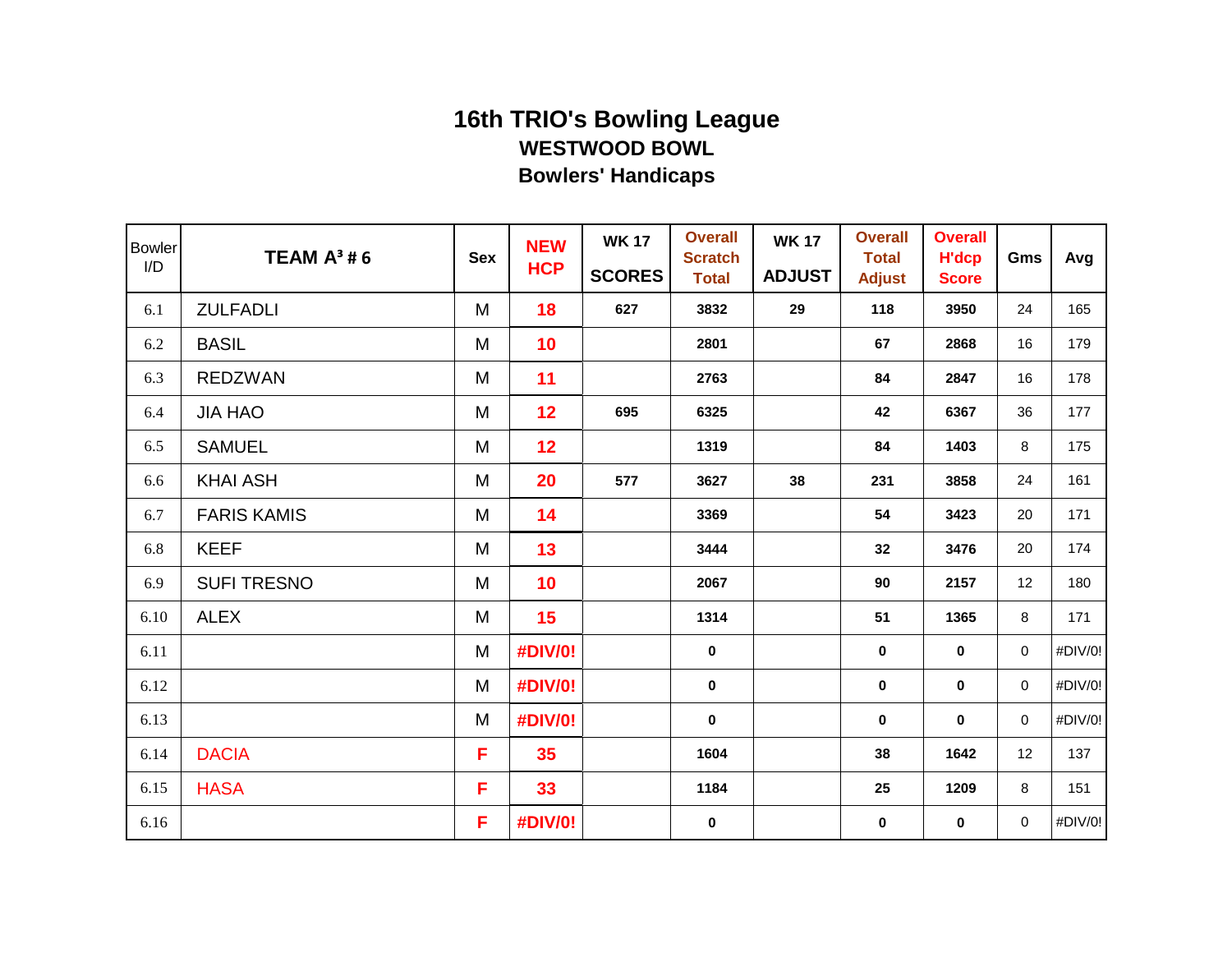| <b>Bowler</b><br>I/D | <b>SHEN XUI TANG #7</b> | <b>Sex</b> | <b>NEW</b><br><b>HCP</b> | <b>WK 17</b><br><b>SCORES</b> | <b>Overall</b><br><b>Scratch</b><br><b>Total</b> | <b>WK 17</b><br><b>ADJUST</b> | <b>Overall</b><br><b>Total</b><br><b>Adjust</b> | Overall +<br><b>Adjust</b><br><b>Score</b> | Gms         | Avg     |
|----------------------|-------------------------|------------|--------------------------|-------------------------------|--------------------------------------------------|-------------------------------|-------------------------------------------------|--------------------------------------------|-------------|---------|
| 7.1                  | <b>BERNARD SEE</b>      | M          | $6\phantom{1}$           | 745                           | 8199                                             |                               | 77                                              | 8276                                       | 44          | 188     |
| 7.2                  | <b>SAM</b>              | M          | $\mathbf 0$              |                               | 4811                                             |                               | 8                                               | 4819                                       | 24          | 201     |
| 7.3                  | <b>STANLEY TAN</b>      | M          | 9                        | 716                           | 5818                                             |                               | 11                                              | 5829                                       | 32          | 182     |
| 7.4                  | RAYMOND GOH             | M          | 13                       | 604                           | 8109                                             | 15                            | 203                                             | 8312                                       | 48          | 173     |
| 7.5                  | <b>ALLEN TANG</b>       | M          | 20                       |                               | 2435                                             |                               | 125                                             | 2560                                       | 16          | 160     |
| 7.6                  | <b>ALAN GAY</b>         | M          | 19                       |                               | 1249                                             |                               | 40                                              | 1289                                       | 8           | 161     |
| 7.7                  |                         | M          | #DIV/0!                  |                               | $\bf{0}$                                         |                               | 0                                               | $\bf{0}$                                   | 0           | #DIV/0! |
| 7.8                  |                         | M          | #DIV/0!                  |                               | $\mathbf 0$                                      |                               | 0                                               | $\bf{0}$                                   | 0           | #DIV/0! |
| 7.9                  |                         | M          | <b>#DIV/0!</b>           |                               | $\bf{0}$                                         |                               | $\mathbf 0$                                     | $\bf{0}$                                   | 0           | #DIV/0! |
| 7.10                 |                         | M          | #DIV/0!                  |                               | $\bf{0}$                                         |                               | $\bf{0}$                                        | $\bf{0}$                                   | 0           | #DIV/0! |
| 7.11                 |                         | M          | <b>#DIV/0!</b>           |                               | $\pmb{0}$                                        |                               | $\pmb{0}$                                       | $\pmb{0}$                                  | 0           | #DIV/0! |
| 7.12                 |                         | M          | #DIV/0!                  |                               | $\mathbf 0$                                      |                               | $\mathbf 0$                                     | $\mathbf 0$                                | $\mathbf 0$ | #DIV/0! |
| 7.13                 |                         | M          | <b>#DIV/0!</b>           |                               | $\mathbf 0$                                      |                               | $\mathbf 0$                                     | $\mathbf 0$                                | 0           | #DIV/0! |
| 7.14                 | <b>JUDY GO</b>          | F          | 35                       |                               | 1151                                             |                               | 16                                              | 1167                                       | 8           | 146     |
| 7.15                 | <b>LYA</b>              | F          | 34                       |                               | 3533                                             |                               | 40                                              | 3573                                       | 24          | 149     |
| 7.16                 |                         | F          | #DIV/0!                  |                               | $\bf{0}$                                         |                               | 0                                               | $\bf{0}$                                   | 0           | #DIV/0! |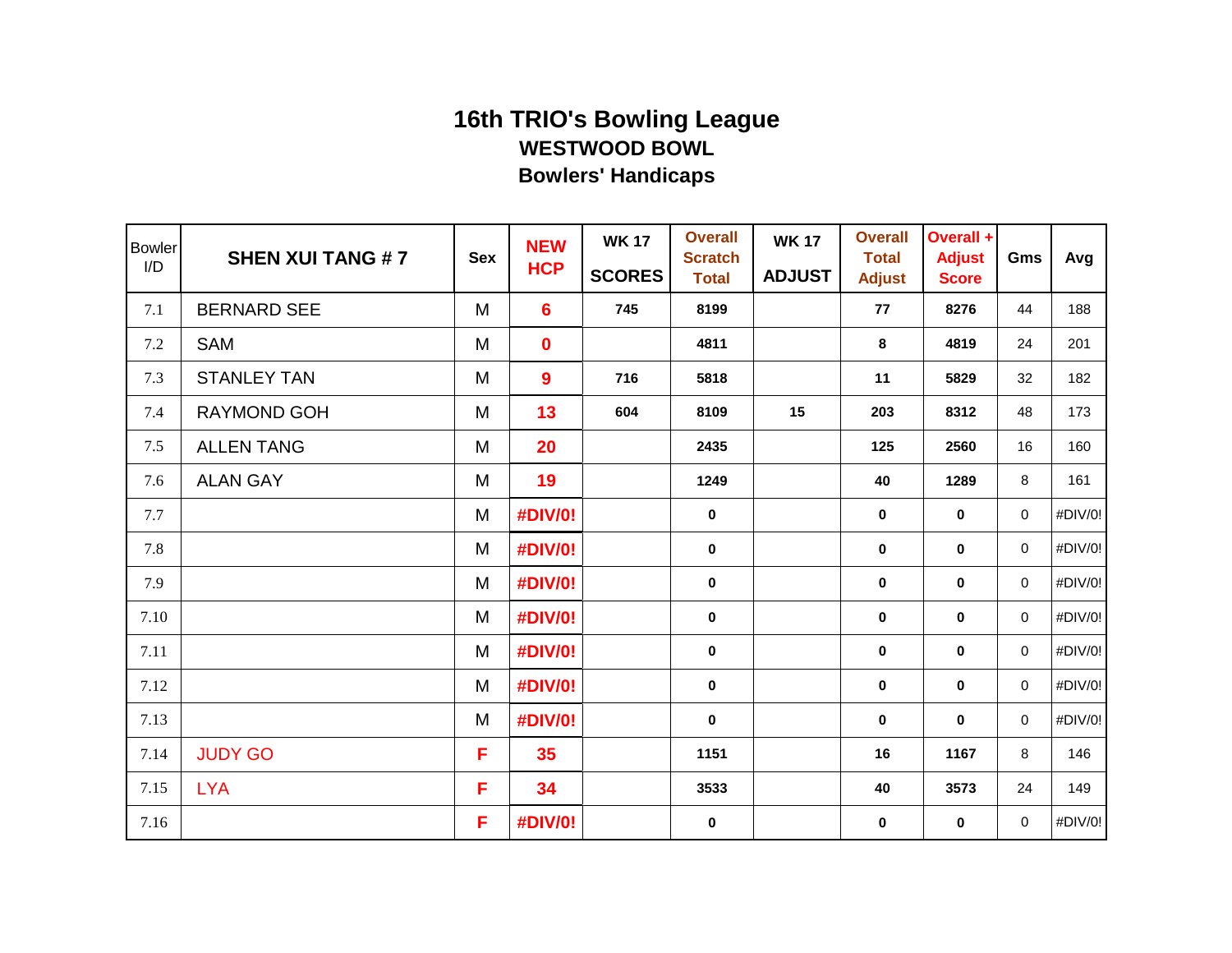| <b>Bowler</b><br>I/D | <b>4U2 BOWL #8</b> | <b>Sex</b> | <b>NEW</b><br><b>HCP</b> | <b>WK 17</b><br><b>SCORES</b> | <b>Overall</b><br><b>Scratch</b><br><b>Total</b> | <b>WK 17</b><br><b>ADJUST</b> | <b>Overall</b><br><b>Total</b><br><b>Adjust</b> | Overall +<br><b>Adjust</b><br><b>Score</b> | Gms         | Avg     |
|----------------------|--------------------|------------|--------------------------|-------------------------------|--------------------------------------------------|-------------------------------|-------------------------------------------------|--------------------------------------------|-------------|---------|
| 8.1                  | <b>RAHIM LION</b>  | M          | $\overline{\mathbf{3}}$  |                               | 3095                                             |                               | $\mathbf 0$                                     | 3095                                       | 16          | 193     |
| 8.2                  | <b>HAFIZH</b>      | M          | 8                        |                               | 3685                                             |                               | $\mathbf{2}$                                    | 3687                                       | 20          | 184     |
| 8.3                  | <b>HAZLY</b>       | M          | $\overline{\mathbf{3}}$  |                               | 6190                                             |                               | $\mathbf 0$                                     | 6190                                       | 32          | 193     |
| 8.4                  | <b>TALIB</b>       | M          | $6\phantom{1}$           | 715                           | 6713                                             |                               | 43                                              | 6756                                       | 36          | 188     |
| 8.5                  | <b>YUSOFF BAI</b>  | M          | $\overline{7}$           |                               | 6682                                             |                               | 30                                              | 6712                                       | 36          | 186     |
| 8.6                  | <b>ASRI</b>        | M          | 14                       | 743                           | 2043                                             |                               | 17                                              | 2060                                       | 12          | 172     |
| 8.7                  | <b>MOHD IMRAN</b>  | M          | 13                       |                               | 1390                                             |                               | $\bf{0}$                                        | 1390                                       | 8           | 174     |
| $8.8\,$              | <b>DASH FAHMY</b>  | M          | $\mathbf 0$              |                               | 832                                              |                               | $\pmb{0}$                                       | 832                                        | 4           | 208     |
| 8.9                  |                    | M          | #DIV/0!                  |                               | $\mathbf 0$                                      |                               | 0                                               | $\mathbf 0$                                | 0           | #DIV/0! |
| 8.10                 |                    | M          | <b>#DIV/0!</b>           |                               | $\mathbf 0$                                      |                               | $\mathbf 0$                                     | $\bf{0}$                                   | $\mathbf 0$ | #DIV/0! |
| 8.11                 |                    | M          | #DIV/0!                  |                               | $\pmb{0}$                                        |                               | $\bf{0}$                                        | $\bf{0}$                                   | 0           | #DIV/0! |
| 8.12                 |                    | M          | #DIV/0!                  |                               | $\mathbf 0$                                      |                               | $\bf{0}$                                        | $\bf{0}$                                   | 0           | #DIV/0! |
| 8.13                 |                    | M          | #DIV/0!                  |                               | $\mathbf 0$                                      |                               | $\mathbf 0$                                     | $\mathbf 0$                                | 0           | #DIV/0! |
| 8.14                 | <b>AYU</b>         | F          | 13                       |                               | 3599                                             |                               | $\bf{0}$                                        | 3599                                       | 20          | 180     |
| 8.15                 | <b>FIZAH</b>       | F          | 19                       | 688                           | 3426                                             |                               | 0                                               | 3426                                       | 20          | 171     |
| 8.16                 |                    | F          | #DIV/0!                  |                               | $\mathbf 0$                                      |                               | 0                                               | $\bf{0}$                                   | $\mathbf 0$ | #DIV/0! |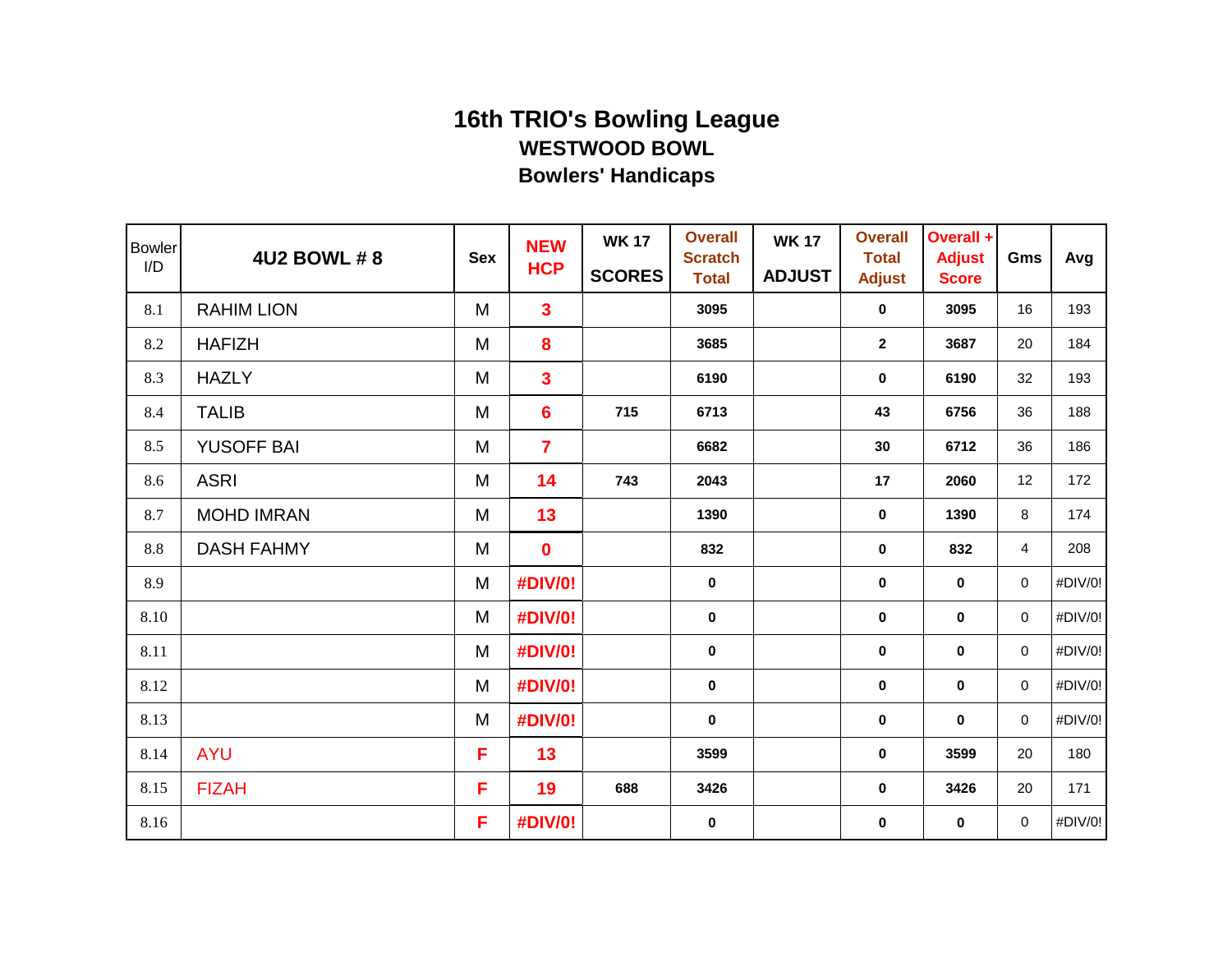| <b>Bowler</b><br>I/D | PIN PALS #9         | <b>Sex</b> | <b>NEW</b><br><b>HCP</b> | <b>WK 17</b><br><b>SCORES</b> | <b>Overall</b><br><b>Scratch</b><br><b>Total</b> | <b>WK 17</b><br><b>ADJUST</b> | <b>Overall</b><br><b>Total</b><br><b>Adjust</b> | Overall +<br><b>Adjust</b><br><b>Score</b> | Gms       | Avg     |
|----------------------|---------------------|------------|--------------------------|-------------------------------|--------------------------------------------------|-------------------------------|-------------------------------------------------|--------------------------------------------|-----------|---------|
| 9.1                  | <b>PRAKASH</b>      | M          | $\overline{2}$           |                               | 3076                                             |                               | 53                                              | 3129                                       | 16        | 196     |
| 9.2                  | <b>CHANDRAN</b>     | M          | $\overline{7}$           |                               | 3711                                             |                               | 24                                              | 3735                                       | 20        | 187     |
| 9.3                  | <b>SATHIA</b>       | M          | 8                        | 910                           | 4409                                             |                               | 18                                              | 4427                                       | 24        | 184     |
| 9.4                  | <b>NABAN</b>        | M          | 23                       |                               | 1155                                             |                               | 74                                              | 1229                                       | 8         | 154     |
| 9.5                  | <b>VELU</b>         | M          | 11                       |                               | 2812                                             |                               | 42                                              | 2854                                       | 16        | 178     |
| 9.6                  | <b>KUMAR</b>        | M          | 25                       |                               | 544                                              |                               | 59                                              | 603                                        | 4         | 151     |
| 9.7                  | <b>ALFRED</b>       | M          | 9                        |                               | 2913                                             |                               | 14                                              | 2927                                       | 16        | 183     |
| 9.8                  | <b>IBM</b>          | M          | 22                       |                               | 1209                                             |                               | 35                                              | 1244                                       | 8         | 156     |
| 9.9                  | <b>TULASI DASS</b>  | M          | 11                       |                               | 3514                                             |                               | 50                                              | 3564                                       | 20        | 178     |
| 9.10                 | <b>RAVIN</b>        | M          | $5\phantom{a}$           |                               | 2272                                             |                               | 14                                              | 2286                                       | 12        | 191     |
| 9.11                 | <b>NICK</b>         | M          | 17                       |                               | 1294                                             |                               | 38                                              | 1332                                       | 8         | 167     |
| 9.12                 | <b>NAWI</b>         | M          | 12                       | 733                           | 3501                                             |                               | $\overline{7}$                                  | 3508                                       | 20        | 175     |
| 9.13                 | <b>DESMOND CHAN</b> | M          | 0                        |                               | 829                                              |                               | 0                                               | 829                                        | 4         | 207     |
| 9.14                 | <b>SUSAN NG</b>     | F          | 16                       | 720                           | 2820                                             |                               | 0                                               | 2820                                       | 16        | 176     |
| 9.15                 | <b>ANNA LAW</b>     | F          | 32                       |                               | 1823                                             |                               | 12                                              | 1835                                       | 12        | 153     |
| 9.16                 |                     | F          | #DIV/0!                  |                               | $\mathbf 0$                                      |                               | 0                                               | $\mathbf 0$                                | $\pmb{0}$ | #DIV/0! |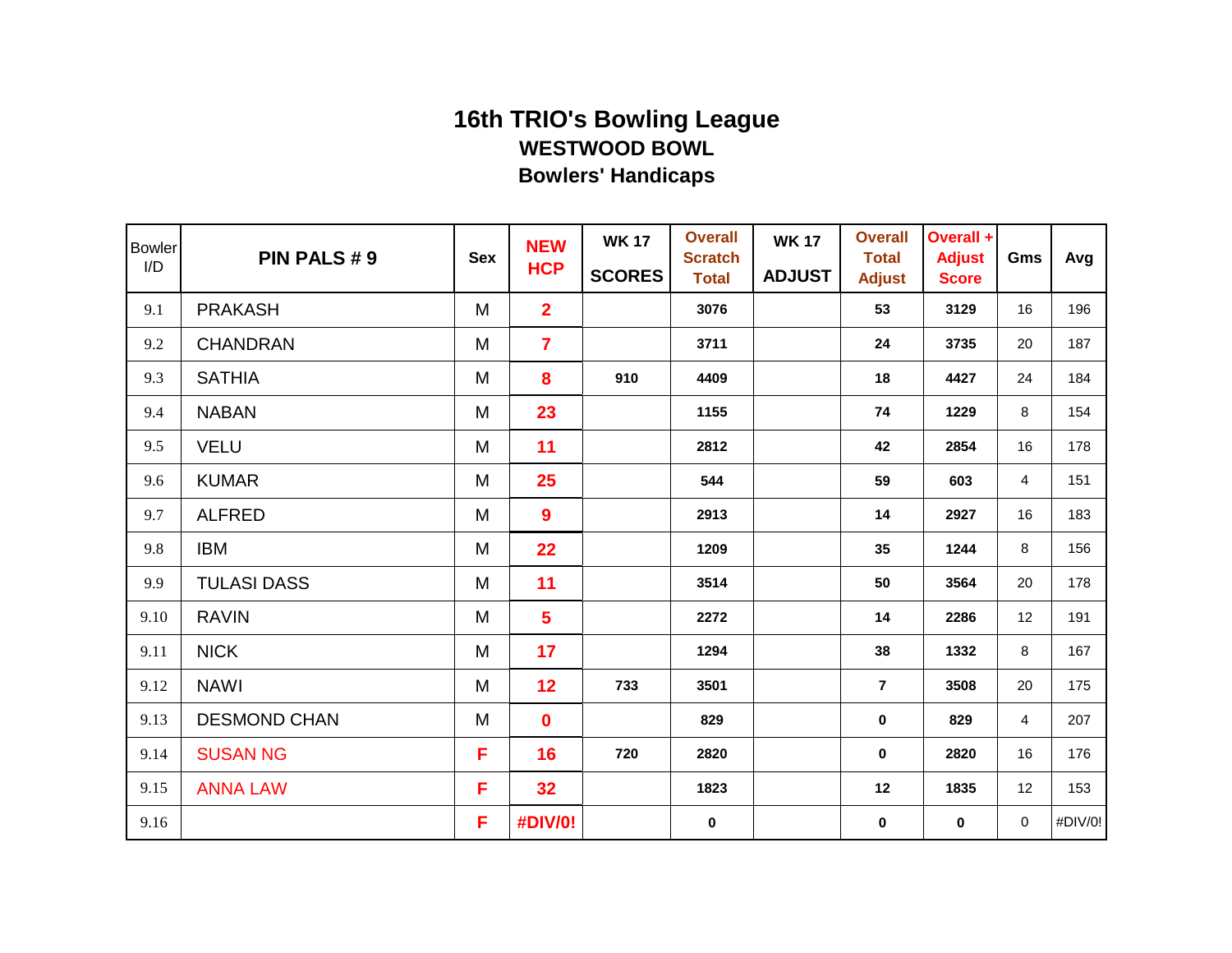| <b>Bowler</b><br>I/D | <b>TEAM KEGLERZ #10</b> | <b>Sex</b> | <b>NEW</b><br><b>HCP</b> | <b>WK 17</b><br><b>SCORES</b> | <b>Overall</b><br><b>Scratch</b><br><b>Total</b> | <b>WK 17</b><br><b>ADJUST</b> | <b>Overall</b><br><b>Total</b><br><b>Adjust</b> | Overall +<br><b>Adjust</b><br><b>Score</b> | Gms            | Avg     |
|----------------------|-------------------------|------------|--------------------------|-------------------------------|--------------------------------------------------|-------------------------------|-------------------------------------------------|--------------------------------------------|----------------|---------|
| 10.1                 | <b>WILSON HON</b>       | M          | 13                       |                               | 6899                                             |                               | 58                                              | 6957                                       | 40             | 174     |
| 10.2                 | <b>WONG HAN SHENG</b>   | M          | $\overline{\mathbf{7}}$  | 633                           | 5847                                             | 25                            | 78                                              | 5925                                       | 32             | 185     |
| 10.3                 | <b>ZUHAILI</b>          | M          | $\overline{\mathbf{3}}$  |                               | 2317                                             |                               | 11                                              | 2328                                       | 12             | 194     |
| 10.4                 | <b>RAYMOND LIM</b>      | M          | $5\overline{)}$          | 761                           | 6809                                             |                               | 43                                              | 6852                                       | 36             | 190     |
| 10.5                 | <b>DANIEL LEONG</b>     | M          | 8                        |                               | 1450                                             |                               | 26                                              | 1476                                       | 8              | 185     |
| 10.6                 |                         | M          | #DIV/0!                  |                               | 0                                                |                               | $\bf{0}$                                        | $\bf{0}$                                   | 0              | #DIV/0! |
| 10.7                 |                         | M          | #DIV/0!                  |                               | $\mathbf 0$                                      |                               | $\bf{0}$                                        | $\bf{0}$                                   | $\mathbf 0$    | #DIV/0! |
| 10.8                 |                         | M          | #DIV/0!                  |                               | 0                                                |                               | 0                                               | $\mathbf 0$                                | $\mathbf 0$    | #DIV/0! |
| 10.9                 |                         | M          | #DIV/0!                  |                               | 0                                                |                               | $\bf{0}$                                        | $\bf{0}$                                   | 0              | #DIV/0! |
| 10.10                |                         | M          | <b>#DIV/0!</b>           |                               | 0                                                |                               | $\bf{0}$                                        | $\mathbf 0$                                | $\mathbf 0$    | #DIV/0! |
| 10.11                |                         | M          | #DIV/0!                  |                               | $\mathbf 0$                                      |                               | $\mathbf 0$                                     | $\mathbf 0$                                | $\mathbf 0$    | #DIV/0! |
| 10.12                |                         | M          | #DIV/0!                  |                               | $\mathbf 0$                                      |                               | $\bf{0}$                                        | $\mathbf 0$                                | 0              | #DIV/0! |
| 10.13                |                         | M          | <b>#DIV/0!</b>           |                               | $\bf{0}$                                         |                               | $\mathbf 0$                                     | $\mathbf 0$                                | $\mathbf 0$    | #DIV/0! |
| 10.14                | <b>MAGDALENE PANG</b>   | F          | 29                       | 581                           | 6874                                             |                               | 13                                              | 6887                                       | 44             | 157     |
| 10.15                | <b>SHARON ANG</b>       | F          | 26                       |                               | 4481                                             |                               | 46                                              | 4527                                       | 28             | 162     |
| 10.16                | <b>CYNTHIA TEO</b>      | F          | 29                       |                               | 628                                              |                               | $\mathbf 0$                                     | 628                                        | $\overline{4}$ | 157     |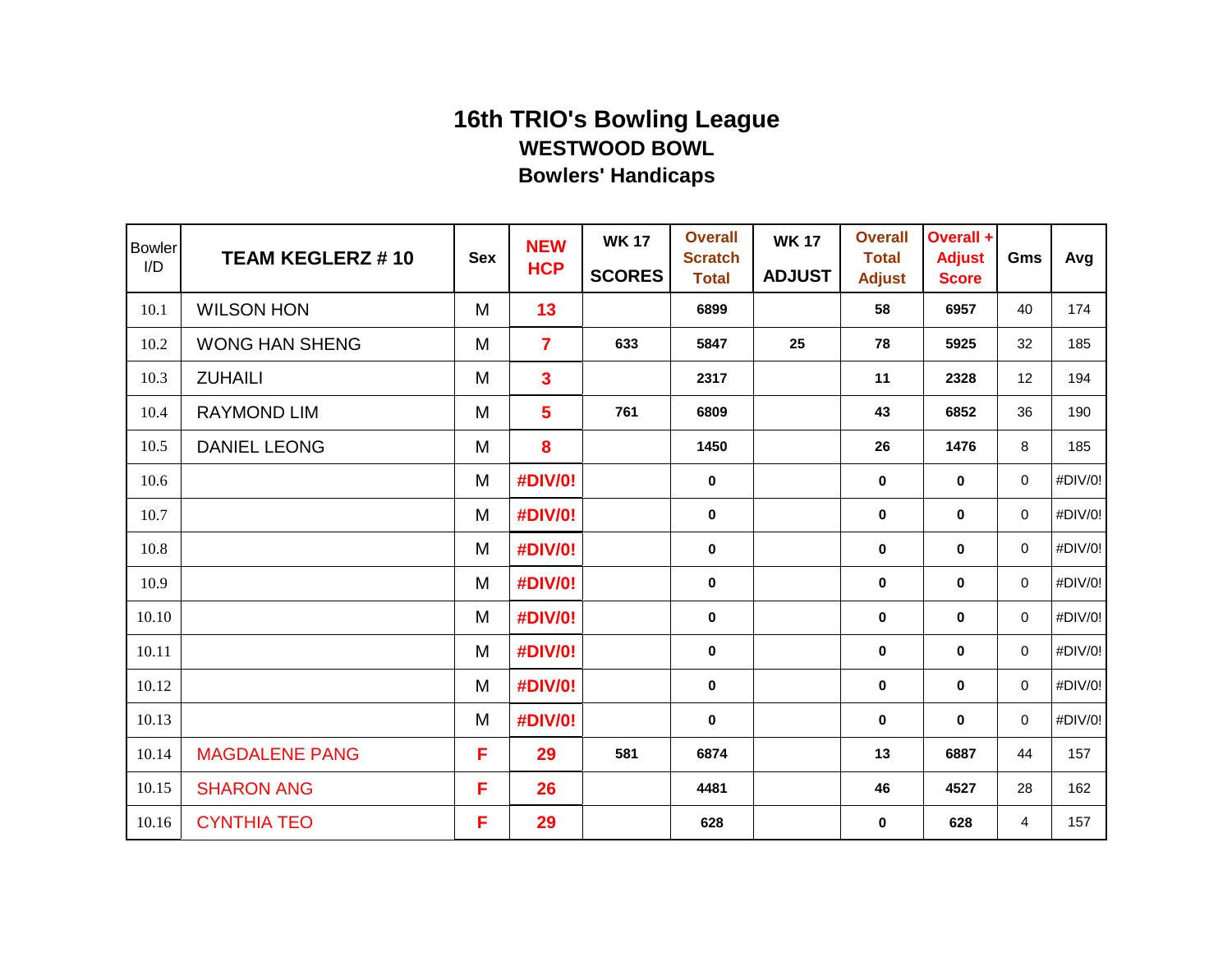| <b>Bowler</b><br>I/D | THE STORM II # 11 | <b>Sex</b> | <b>NEW</b><br><b>HCP</b> | <b>WK 17</b><br><b>SCORES</b> | <b>Overall</b><br><b>Scratch</b><br><b>Total</b> | <b>WK 17</b><br><b>ADJUST</b> | <b>Overall</b><br><b>Total</b><br><b>Adjust</b> | Overall +<br><b>Adjust</b><br><b>Score</b> | Gms                 | Avg     |
|----------------------|-------------------|------------|--------------------------|-------------------------------|--------------------------------------------------|-------------------------------|-------------------------------------------------|--------------------------------------------|---------------------|---------|
| 11.1                 | <b>EDWIN LOW</b>  | M          | 19                       |                               | 3732                                             |                               | 152                                             | 3884                                       | 24                  | 162     |
| 11.2                 | <b>NADAR</b>      | M          | 17                       |                               | 2528                                             |                               | 122                                             | 2650                                       | 16                  | 166     |
| 11.3                 | <b>ELSEN</b>      | M          | 21                       |                               | 5415                                             |                               | 305                                             | 5720                                       | 36                  | 159     |
| 11.4                 | <b>ALBERT</b>     | M          | 20                       | 676                           | 4928                                             | 9                             | 217                                             | 5145                                       | 32                  | 161     |
| 11.5                 | <b>ANDY</b>       | M          | 22                       |                               | 2327                                             |                               | 161                                             | 2488                                       | 16                  | 156     |
| 11.6                 | AZMI              | M          | 18                       |                               | 1229                                             |                               | 85                                              | 1314                                       | 8                   | 164     |
| 11.7                 | <b>AZMI OMAR</b>  | M          | 14                       |                               | 3336                                             |                               | 123                                             | 3459                                       | 20                  | 173     |
| 11.8                 | <b>KELVIN TAN</b> | M          | 16                       |                               | 4579                                             |                               | 127                                             | 4706                                       | 28                  | 168     |
| 11.9                 | <b>EDDIE</b>      | M          | 24                       |                               | 1571                                             |                               | 257                                             | 1828                                       | 12                  | 152     |
| 11.10                | <b>SUFIANS</b>    | M          | 25                       | 441                           | 953                                              | 159                           | 248                                             | 1201                                       | 8                   | 150     |
| 11.11                | <b>KHAIR</b>      | M          | 25                       | 519                           | 519                                              | 81                            | 81                                              | 600                                        | 4                   | 150     |
| 11.12                |                   | M          | #DIV/0!                  |                               | $\mathbf 0$                                      |                               | $\mathbf 0$                                     | $\bf{0}$                                   | $\mathsf{O}\xspace$ | #DIV/0! |
| 11.13                |                   | M          | #DIV/0!                  |                               | $\bf{0}$                                         |                               | $\mathbf 0$                                     | 0                                          | $\mathbf 0$         | #DIV/0! |
| 11.14                |                   | F          | #DIV/0!                  |                               | $\mathbf 0$                                      |                               | 0                                               | $\mathbf 0$                                | $\mathbf 0$         | #DIV/0! |
| 11.15                |                   | F          | #DIV/0!                  |                               | $\mathbf 0$                                      |                               | 0                                               | $\bf{0}$                                   | $\mathbf 0$         | #DIV/0! |
| 11.16                |                   | F          | #DIV/0!                  |                               | $\mathbf 0$                                      |                               | 0                                               | $\mathbf 0$                                | $\mathbf 0$         | #DIV/0! |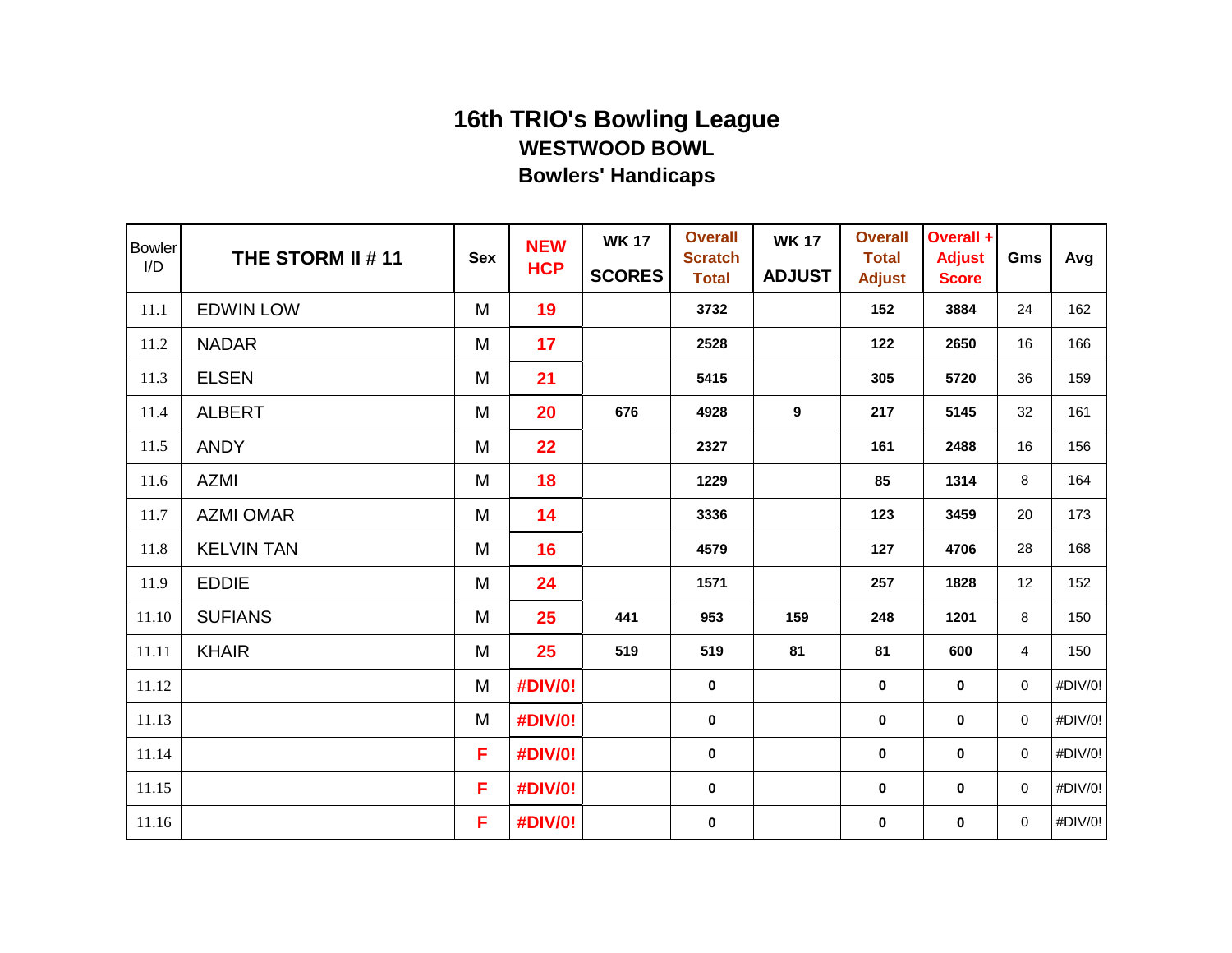| <b>Bowler</b><br>I/D | <b>STEWART KEGLER #12</b> | <b>Sex</b> | <b>NEW</b><br><b>HCP</b> | <b>WK 17</b><br><b>SCORES</b> | <b>Overall</b><br><b>Scratch</b><br><b>Total</b> | <b>WK 17</b><br><b>ADJUST</b> | <b>Overall</b><br><b>Total</b><br><b>Adjust</b> | Overall +<br><b>Adjust</b><br><b>Score</b> | Gms                     | Avg     |
|----------------------|---------------------------|------------|--------------------------|-------------------------------|--------------------------------------------------|-------------------------------|-------------------------------------------------|--------------------------------------------|-------------------------|---------|
| 12.1                 | <b>DWAYNE KOO</b>         | M          | $\mathbf 0$              | 890                           | 6459                                             |                               | 13                                              | 6472                                       | 32                      | 202     |
| 12.2                 | <b>DANIEL SWEE</b>        | M          | $\overline{\mathbf{3}}$  | 612                           | 5357                                             | 32                            | 68                                              | 5425                                       | 28                      | 194     |
| 12.3                 | <b>JAMES</b>              | M          | 11                       |                               | 1423                                             |                               | $\mathbf 0$                                     | 1423                                       | 8                       | 178     |
| 12.4                 | <b>RUDI</b>               | M          | 23                       |                               | 1134                                             |                               | 96                                              | 1230                                       | 8                       | 154     |
| 12.5                 | <b>APPLE</b>              | M          | 12                       |                               | 2108                                             |                               | 3                                               | 2111                                       | 12                      | 176     |
| 12.6                 | <b>VIK</b>                | M          | 8                        |                               | 736                                              |                               | $\pmb{0}$                                       | 736                                        | $\overline{\mathbf{4}}$ | 184     |
| 12.7                 | <b>ZAKARIA</b>            | M          | 6                        |                               | 1508                                             |                               | $\mathbf 0$                                     | 1508                                       | 8                       | 189     |
| 12.8                 | <b>DARREN LIM</b>         | M          | 15                       |                               | 2683                                             |                               | 41                                              | 2724                                       | 16                      | 170     |
| 12.9                 | <b>HASRI</b>              | M          | 19                       | 627                           | 1299                                             | 4                             | 4                                               | 1303                                       | 8                       | 163     |
| 12.10                |                           | M          | #DIV/0!                  |                               | $\pmb{0}$                                        |                               | $\pmb{0}$                                       | $\pmb{0}$                                  | $\pmb{0}$               | #DIV/0! |
| 12.11                |                           | M          | <b>#DIV/0!</b>           |                               | $\mathbf 0$                                      |                               | 0                                               | $\bf{0}$                                   | $\mathbf 0$             | #DIV/0! |
| 12.12                | <b>WONG TZER MIIN</b>     | F          | 11                       |                               | 2914                                             |                               | 18                                              | 2932                                       | 16                      | 183     |
| 12.13                | <b>ANG SHERREN</b>        | F          | 25                       |                               | 1296                                             |                               | 0                                               | 1296                                       | 8                       | 162     |
| 12.14                | <b>IRMA WANG</b>          | F          | 24                       |                               | 1310                                             |                               | $\mathbf 0$                                     | 1310                                       | 8                       | 164     |
| 12.15                | <b>NESS (NAISAH)</b>      | F          | 24                       |                               | 5236                                             |                               | 23                                              | 5259                                       | 32                      | 164     |
| 12.16                | <b>AURORA</b>             | F          | 30                       |                               | 2455                                             |                               | 22                                              | 2477                                       | 16                      | 155     |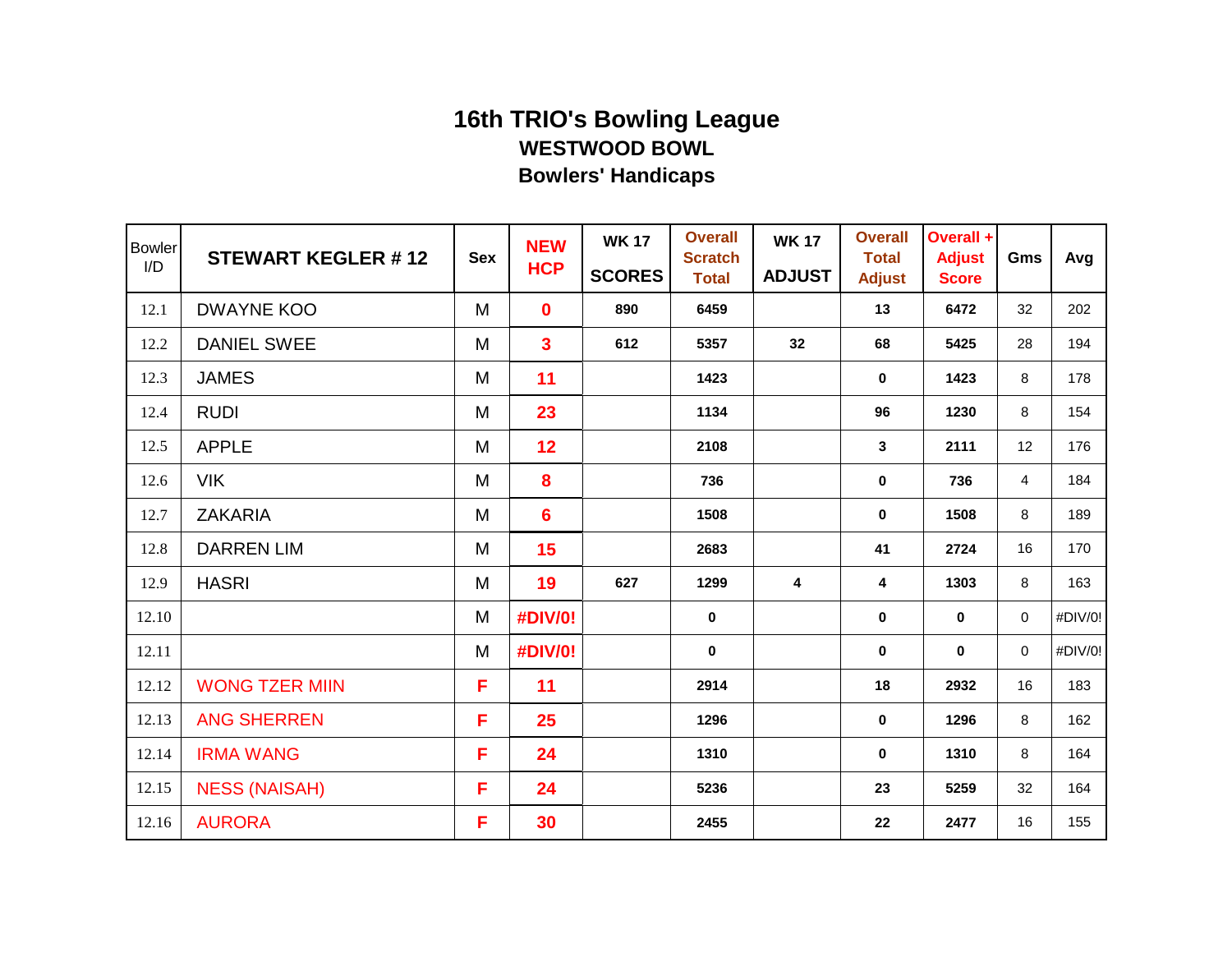| <b>Bowler</b><br>I/D | <b>CREST #13</b>       | <b>Sex</b> | <b>NEW</b><br><b>HCP</b> | <b>WK 17</b><br><b>SCORES</b> | <b>Overall</b><br><b>Scratch</b><br><b>Total</b> | <b>WK 17</b><br><b>ADJUST</b> | <b>Overall</b><br><b>Total</b><br><b>Adjust</b> | Overall +<br><b>Adjust</b><br><b>Score</b> | Gms            | Avg     |
|----------------------|------------------------|------------|--------------------------|-------------------------------|--------------------------------------------------|-------------------------------|-------------------------------------------------|--------------------------------------------|----------------|---------|
| 13.1                 | <b>JONATHAN NG</b>     | M          | $\mathbf 0$              |                               | 5201                                             |                               | 0                                               | 5201                                       | 24             | 217     |
| 13.2                 | <b>ALAN DING</b>       | M          | $5\phantom{1}$           |                               | 1516                                             |                               | $\mathbf 0$                                     | 1516                                       | 8              | 190     |
| 13.3                 | <b>ALVIN SEOW</b>      | M          | $\mathbf 0$              |                               | 7974                                             |                               | $\mathbf 0$                                     | 7974                                       | 40             | 199     |
| 13.4                 | <b>LOGES</b>           | M          | 12                       |                               | 1389                                             |                               | 13                                              | 1402                                       | 8              | 175     |
| 13.5                 | <b>HAMID KAMIN</b>     | M          | $6\phantom{1}6$          | 675                           | 5982                                             |                               | 20                                              | 6002                                       | 32             | 188     |
| 13.6                 | <b>HAIRON</b>          | M          | $\mathbf 0$              |                               | 3425                                             |                               | 1                                               | 3426                                       | 16             | 214     |
| 13.7                 | <b>OSMAN TIK</b>       | M          | $\overline{2}$           | 943                           | 3102                                             |                               | 22                                              | 3124                                       | 16             | 195     |
| 13.8                 | <b>MAHMUD</b>          | M          | $6\phantom{1}6$          |                               | 752                                              |                               | 0                                               | 752                                        | $\overline{4}$ | 188     |
| 13.9                 | <b>NIKHIL GANGARAM</b> | M          | 10                       |                               | 2159                                             |                               | 8                                               | 2167                                       | 12             | 181     |
| 13.10                | <b>ALVIN HO</b>        | M          | 12                       |                               | 1403                                             |                               | 0                                               | 1403                                       | 8              | 175     |
| 13.11                | <b>MD NIZAM</b>        | M          | $\overline{7}$           |                               | 2239                                             |                               | $\pmb{0}$                                       | 2239                                       | 12             | 187     |
| 13.12                | <b>NG KAI XIANG</b>    | M          | $\mathbf 0$              | 858                           | 3409                                             |                               | $\mathbf 0$                                     | 3409                                       | 16             | 213     |
| 13.13                |                        | M          | <b>#DIV/0!</b>           |                               | $\mathbf 0$                                      |                               | 0                                               | $\mathbf 0$                                | $\mathbf 0$    | #DIV/0! |
| 13.14                | <b>LORRAINE TAN</b>    | F          | 18                       |                               | 1386                                             |                               | 0                                               | 1386                                       | 8              | 173     |
| 13.15                |                        | F          | #DIV/0!                  |                               | $\mathbf 0$                                      |                               | $\pmb{0}$                                       | $\mathbf 0$                                | 0              | #DIV/0! |
| 13.16                |                        | F          | #DIV/0!                  |                               | $\bf{0}$                                         |                               | $\pmb{0}$                                       | $\pmb{0}$                                  | 0              | #DIV/0! |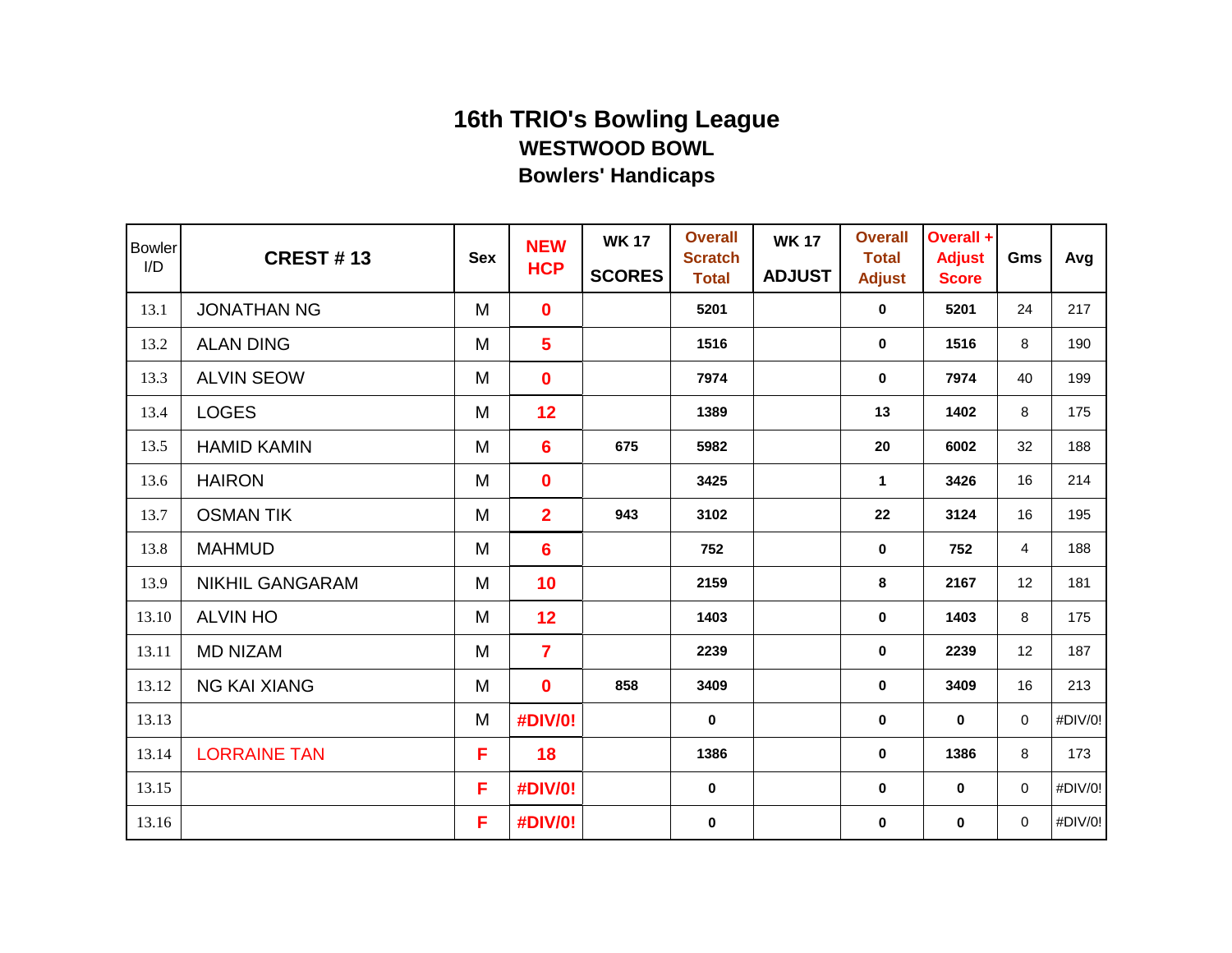| <b>Bowler</b><br>I/D | <b>LUCKY #14</b>    | <b>Sex</b> | <b>NEW</b><br><b>HCP</b> | <b>WK 17</b><br><b>SCORES</b> | <b>Overall</b><br><b>Scratch</b><br><b>Total</b> | <b>WK 17</b><br><b>ADJUST</b> | <b>Overall</b><br><b>Total</b><br><b>Adjust</b> | Overall +<br><b>Adjust</b><br><b>Score</b> | Gms         | Avg     |
|----------------------|---------------------|------------|--------------------------|-------------------------------|--------------------------------------------------|-------------------------------|-------------------------------------------------|--------------------------------------------|-------------|---------|
| 14.1                 | <b>ZEN YAP</b>      | M          | 18                       |                               | 1226                                             |                               | 93                                              | 1319                                       | 8           | 165     |
| 14.2                 | <b>LIM JUCHENG</b>  | M          | 18                       | 652                           | 6393                                             | 10                            | 172                                             | 6565                                       | 40          | 164     |
| 14.3                 | <b>KENN TAN</b>     | M          | 20                       |                               | 3082                                             |                               | 103                                             | 3185                                       | 20          | 159     |
| 14.4                 | <b>GERALD KHENG</b> | M          | 12                       |                               | 3456                                             |                               | 81                                              | 3537                                       | 20          | 177     |
| 14.5                 | <b>TOH JUN LONG</b> | M          | $\mathbf 0$              |                               | 8117                                             |                               | $\mathbf 0$                                     | 8117                                       | 40          | 203     |
| 14.6                 | PETER CHUA          | M          | $\mathbf 0$              | 841                           | 5633                                             |                               | 1                                               | 5634                                       | 28          | 201     |
| 14.7                 | <b>VINCENT ONG</b>  | M          | 15                       |                               | 1332                                             |                               | 29                                              | 1361                                       | 8           | 170     |
| 14.8                 | <b>WILFRED TNG</b>  | M          | 16                       | 637                           | 1306                                             | 28                            | 33                                              | 1339                                       | 8           | 167     |
| 14.9                 |                     | M          | #DIV/0!                  |                               | $\mathbf 0$                                      |                               | $\mathbf 0$                                     | $\mathbf 0$                                | 0           | #DIV/0! |
| 14.10                |                     | M          | #DIV/0!                  |                               | $\bf{0}$                                         |                               | 0                                               | $\mathbf 0$                                | 0           | #DIV/0! |
| 14.11                |                     | M          | #DIV/0!                  |                               | $\pmb{0}$                                        |                               | $\pmb{0}$                                       | $\mathbf 0$                                | 0           | #DIV/0! |
| 14.12                |                     | M          | #DIV/0!                  |                               | $\bf{0}$                                         |                               | $\mathbf 0$                                     | $\mathbf 0$                                | $\mathbf 0$ | #DIV/0! |
| 14.13                |                     | M          | #DIV/0!                  |                               | $\mathbf 0$                                      |                               | 0                                               | $\mathbf 0$                                | 0           | #DIV/0! |
| 14.14                | <b>LEE WEIQI</b>    | F          | 21                       |                               | 2696                                             |                               | 0                                               | 2696                                       | 16          | 169     |
| 14.15                | <b>JES GOH</b>      | F          | 32                       |                               | 2373                                             |                               | 56                                              | 2429                                       | 16          | 152     |
| 14.16                |                     | F          | #DIV/0!                  |                               | $\mathbf 0$                                      |                               | $\pmb{0}$                                       | $\mathbf 0$                                | 0           | #DIV/0! |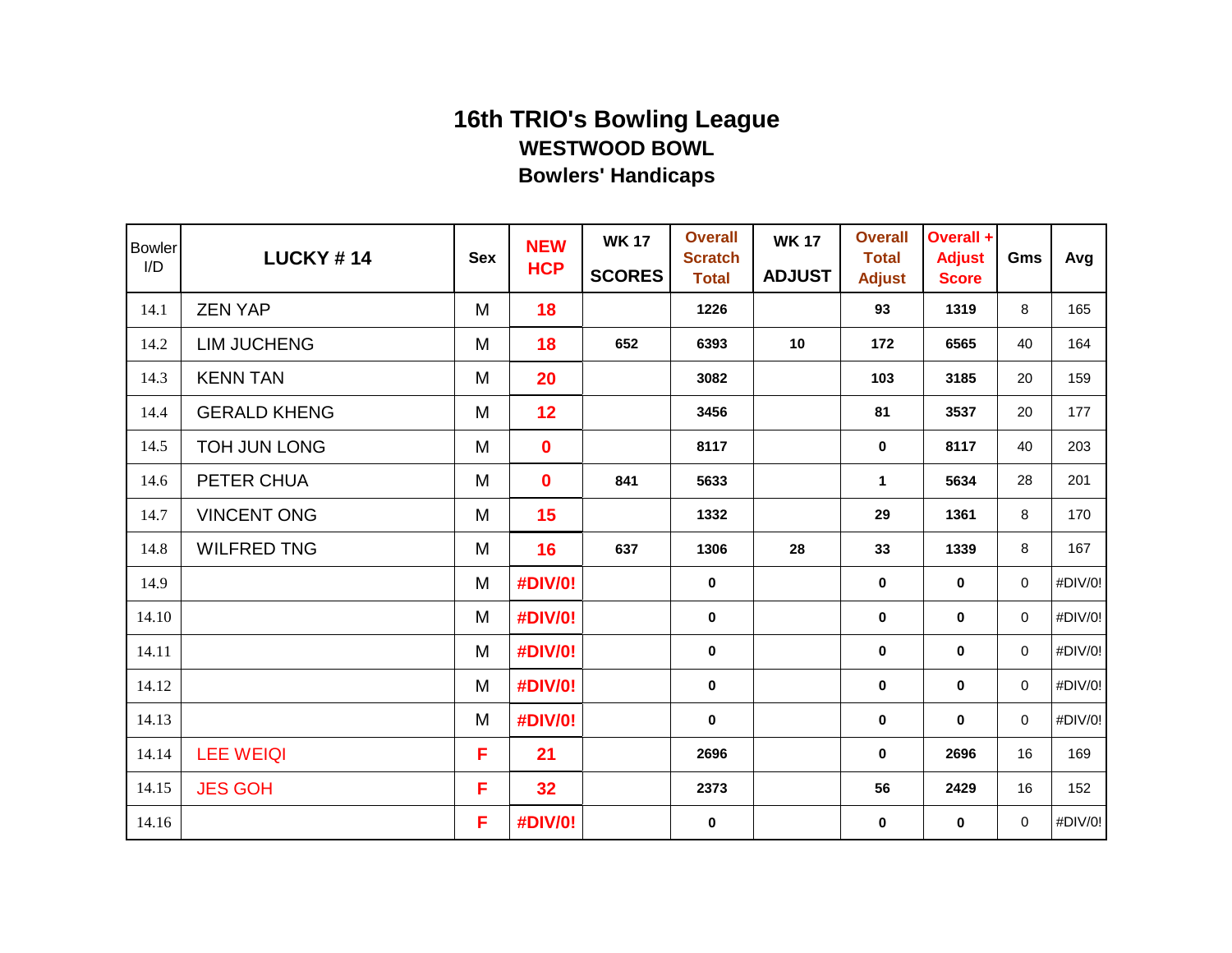| <b>Bowler</b><br>I/D | <b>ISLAND BOWLER #15</b> | <b>Sex</b> | <b>NEW</b><br><b>HCP</b> | <b>WK 17</b><br><b>SCORES</b> | <b>Overall</b><br><b>Scratch</b><br><b>Total</b> | <b>WK 17</b><br><b>ADJUST</b> | <b>Overall</b><br><b>Total</b><br><b>Adjust</b> | Overall +<br><b>Adjust</b><br><b>Score</b> | Gms            | Avg     |
|----------------------|--------------------------|------------|--------------------------|-------------------------------|--------------------------------------------------|-------------------------------|-------------------------------------------------|--------------------------------------------|----------------|---------|
| 15.1                 | <b>HASHIM</b>            | M          | 10                       | 595                           | 4975                                             | 39                            | 91                                              | 5066                                       | 28             | 181     |
| 15.2                 | <b>EDDIE CHUA</b>        | M          | 15                       |                               | 1299                                             |                               | 60                                              | 1359                                       | 8              | 170     |
| 15.3                 | <b>SHAFIE</b>            | M          | $\mathbf 0$              | 636                           | 10488                                            | 14                            | 30                                              | 10518                                      | 52             | 202     |
| 15.4                 | <b>IRMAN</b>             | M          | $\mathbf{3}$             |                               | 3770                                             |                               | 106                                             | 3876                                       | 20             | 194     |
| 15.5                 | <b>OSMAN M</b>           | M          | $\overline{2}$           |                               | 3880                                             |                               | 24                                              | 3904                                       | 20             | 195     |
| 15.6                 | <b>SALEH</b>             | M          | 6                        |                               | 4477                                             |                               | 14                                              | 4491                                       | 24             | 187     |
| 15.7                 | <b>CHAI KOK CHENG</b>    | M          | 4                        | 754                           | 6904                                             |                               | 6                                               | 6910                                       | 36             | 192     |
| 15.8                 | <b>ISA</b>               | M          | 14                       |                               | 689                                              |                               | 0                                               | 689                                        | 4              | 172     |
| 15.9                 | <b>HALIM</b>             | M          | $\mathbf 0$              |                               | 1593                                             |                               | 0                                               | 1593                                       | 8              | 199     |
| 15.10                | <b>MUZ</b>               | M          | 14                       |                               | 680                                              |                               | 6                                               | 686                                        | $\overline{4}$ | 172     |
| 15.11                |                          | M          | #DIV/0!                  |                               | $\pmb{0}$                                        |                               | $\pmb{0}$                                       | $\mathbf 0$                                | 0              | #DIV/0! |
| 15.12                |                          | M          | #DIV/0!                  |                               | $\mathbf 0$                                      |                               | $\mathbf 0$                                     | $\bf{0}$                                   | 0              | #DIV/0! |
| 15.13                |                          | M          | #DIV/0!                  |                               | $\mathbf 0$                                      |                               | $\mathbf 0$                                     | $\mathbf 0$                                | 0              | #DIV/0! |
| 15.14                |                          | F          | #DIV/0!                  |                               | $\mathbf 0$                                      |                               | 0                                               | $\mathbf 0$                                | 0              | #DIV/0! |
| 15.15                |                          | F          | #DIV/0!                  |                               | $\mathbf 0$                                      |                               | 0                                               | $\bf{0}$                                   | 0              | #DIV/0! |
| 15.16                |                          | F          | #DIV/0!                  |                               | $\mathbf 0$                                      |                               | 0                                               | $\bf{0}$                                   | 0              | #DIV/0! |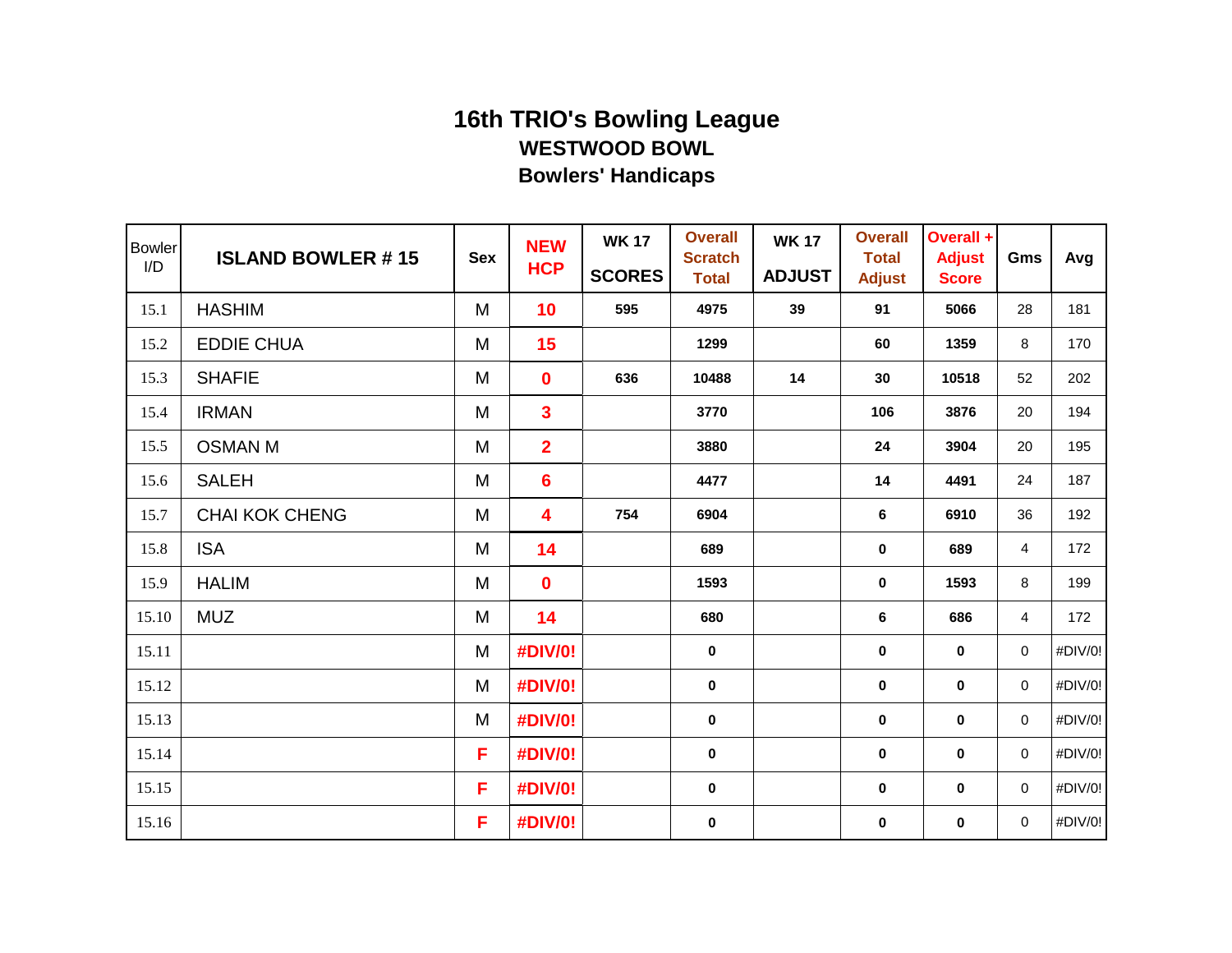| <b>Bowler</b><br>I/D | <b>TROUBLEMAKERS #16</b> | <b>Sex</b> | <b>NEW</b><br><b>HCP</b> | <b>WK 17</b><br><b>SCORES</b> | <b>Overall</b><br><b>Scratch</b><br><b>Total</b> | <b>WK 17</b><br><b>ADJUST</b> | <b>Overall</b><br><b>Total</b><br><b>Adjust</b> | Overall +<br><b>Adjust</b><br><b>Score</b> | Gms            | Avg     |
|----------------------|--------------------------|------------|--------------------------|-------------------------------|--------------------------------------------------|-------------------------------|-------------------------------------------------|--------------------------------------------|----------------|---------|
| 16.1                 | <b>CEDRIC GOH</b>        | M          | 8                        |                               | 8022                                             |                               | 81                                              | 8103                                       | 44             | 184     |
| 16.2                 | <b>NELSON YOUNG</b>      | M          | 10                       |                               | 8490                                             |                               | 129                                             | 8619                                       | 48             | 180     |
| 16.3                 | <b>LEONARD CHEW</b>      | M          | 20                       | 662                           | 1166                                             | 24                            | 120                                             | 1286                                       | 8              | 161     |
| 16.4                 | <b>STEVEN CHUNG</b>      | M          | 18                       |                               | 621                                              |                               | 33                                              | 654                                        | $\overline{4}$ | 164     |
| 16.5                 | CHOR G. H.               | M          | 10                       | 637                           | 3566                                             | 24                            | 45                                              | 3611                                       | 20             | 181     |
| 16.6                 | <b>ALLEN ONG</b>         | M          | 10                       |                               | 2839                                             |                               | 44                                              | 2883                                       | 16             | 180     |
| 16.7                 | <b>HELMI CHEW</b>        | M          | 10                       |                               | 722                                              |                               | $\mathbf 0$                                     | 722                                        | 4              | 181     |
| 16.8                 | <b>DESMOND CHONG</b>     | M          | 12                       |                               | 703                                              |                               | 1                                               | 704                                        | $\overline{4}$ | 176     |
| 16.9                 | <b>ANDY TAN</b>          | M          | $\overline{2}$           | 728                           | 2364                                             |                               | 0                                               | 2364                                       | 12             | 197     |
| 16.10                | YAP AH KIM               | M          | 10                       |                               | 709                                              |                               | 9                                               | 718                                        | $\overline{4}$ | 180     |
| 16.11                |                          | M          | <b>#DIV/0!</b>           |                               | $\pmb{0}$                                        |                               | 0                                               | $\pmb{0}$                                  | 0              | #DIV/0! |
| 16.12                |                          | M          | #DIV/0!                  |                               | $\bf{0}$                                         |                               | $\mathbf 0$                                     | $\mathbf 0$                                | 0              | #DIV/0! |
| 16.13                |                          | M          | #DIV/0!                  |                               | $\bf{0}$                                         |                               | $\bf{0}$                                        | $\mathbf 0$                                | $\mathbf 0$    | #DIV/0! |
| 16.14                | <b>KAREN SONG</b>        | F          | 18                       |                               | 6227                                             |                               | 24                                              | 6251                                       | 36             | 174     |
| 16.15                | <b>CINDY</b>             | F          | 33                       |                               | 603                                              |                               | $\mathbf 0$                                     | 603                                        | 4              | 151     |
| 16.16                |                          | F          | #DIV/0!                  |                               | $\mathbf 0$                                      |                               | 0                                               | $\bf{0}$                                   | 0              | #DIV/0! |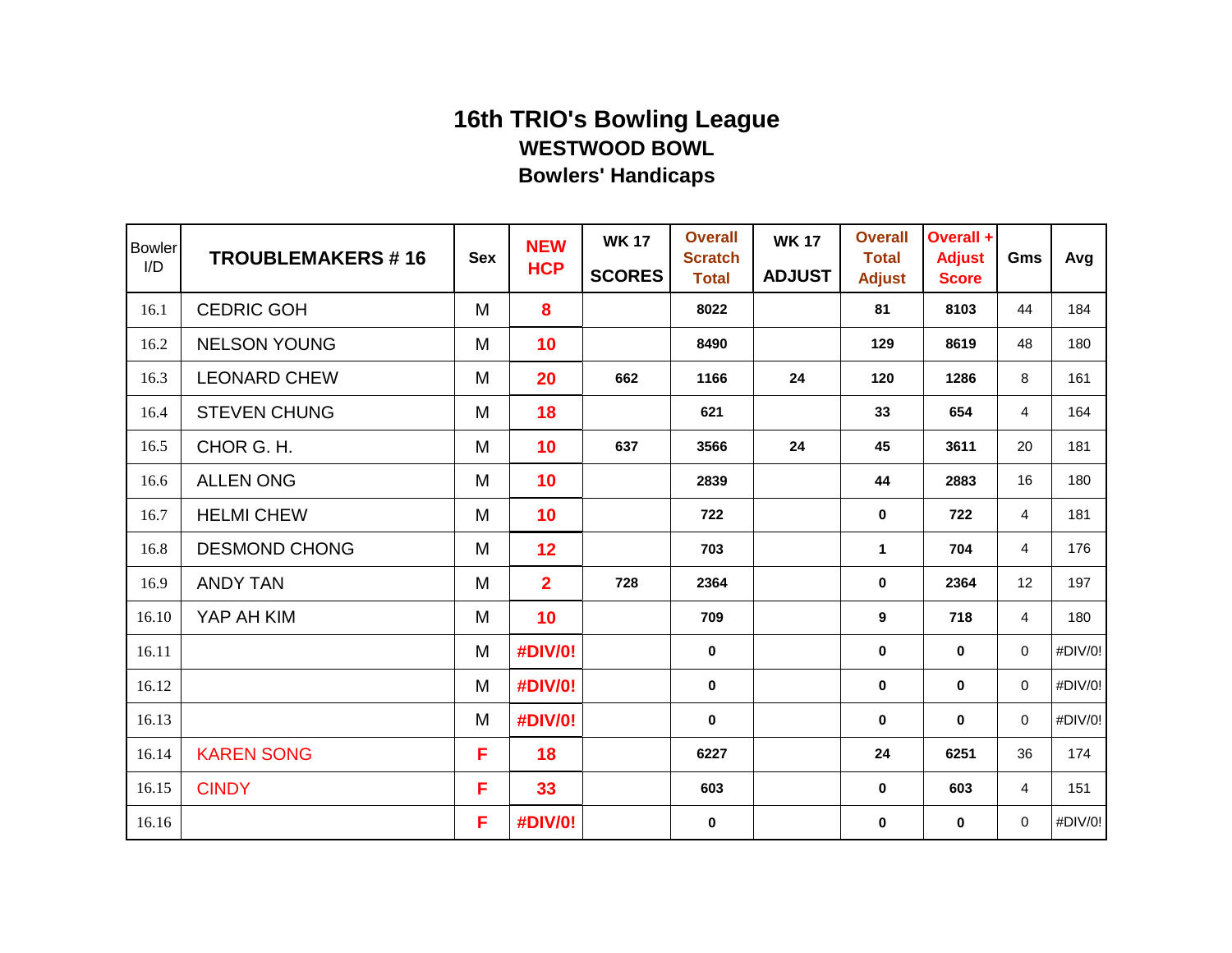| <b>Bowler</b><br>I/D | <b>OSTER #17</b>  | <b>Sex</b> | <b>NEW</b><br><b>HCP</b> | <b>WK 17</b><br><b>SCORES</b> | <b>Overall</b><br><b>Scratch</b><br><b>Total</b> | <b>WK17</b><br><b>ADJUST</b> | <b>Overall</b><br><b>Total</b><br><b>Adjust</b> | Overall +<br><b>Adjust</b><br><b>Score</b> | Gms         | Avg     |
|----------------------|-------------------|------------|--------------------------|-------------------------------|--------------------------------------------------|------------------------------|-------------------------------------------------|--------------------------------------------|-------------|---------|
| 17.1                 | RAYMOND NEO       | M          | 9                        | 640                           | 10886                                            | 36                           | 70                                              | 10956                                      | 60          | 183     |
| 17.2                 | <b>DENNY KOH</b>  | M          | 13                       | 629                           | 10242                                            | 26                           | 211                                             | 10453                                      | 60          | 174     |
| 17.3                 | <b>ANDREW LEE</b> | M          | 10                       | 668                           | 10035                                            | 12                           | 101                                             | 10136                                      | 56          | 181     |
| 17.4                 | SOON              | M          | 20                       |                               | 1213                                             |                              | 70                                              | 1283                                       | 8           | 160     |
| 17.5                 | <b>KTNG</b>       | M          | 17                       |                               | 1282                                             |                              | 41                                              | 1323                                       | 8           | 165     |
| 17.6                 | ANG POH HUAT      | M          | 12                       |                               | 1400                                             |                              | 3                                               | 1403                                       | 8           | 175     |
| 17.7                 |                   | M          | #DIV/0!                  |                               | $\mathbf 0$                                      |                              | 0                                               | $\mathbf 0$                                | 0           | #DIV/0! |
| 17.8                 |                   | M          | #DIV/0!                  |                               | $\mathbf 0$                                      |                              | 0                                               | $\mathbf 0$                                | 0           | #DIV/0! |
| 17.9                 |                   | M          | #DIV/0!                  |                               | $\mathbf 0$                                      |                              | 0                                               | $\bf{0}$                                   | $\mathbf 0$ | #DIV/0! |
| 17.10                |                   | M          | #DIV/0!                  |                               | $\pmb{0}$                                        |                              | $\bf{0}$                                        | $\bf{0}$                                   | 0           | #DIV/0! |
| 17.11                |                   | M          | #DIV/0!                  |                               | $\pmb{0}$                                        |                              | $\pmb{0}$                                       | $\pmb{0}$                                  | 0           | #DIV/0! |
| 17.12                |                   | M          | #DIV/0!                  |                               | $\mathbf 0$                                      |                              | $\mathbf 0$                                     | $\mathbf 0$                                | 0           | #DIV/0! |
| 17.13                |                   | M          | #DIV/0!                  |                               | $\mathbf 0$                                      |                              | $\mathbf 0$                                     | $\mathbf 0$                                | 0           | #DIV/0! |
| 17.14                |                   | F          | #DIV/0!                  |                               | $\mathbf 0$                                      |                              | 0                                               | $\bf{0}$                                   | 0           | #DIV/0! |
| 17.15                |                   | F          | #DIV/0!                  |                               | $\mathbf 0$                                      |                              | 0                                               | $\pmb{0}$                                  | 0           | #DIV/0! |
| 17.16                |                   | F          | #DIV/0!                  |                               | $\bf{0}$                                         |                              | 0                                               | $\bf{0}$                                   | 0           | #DIV/0! |